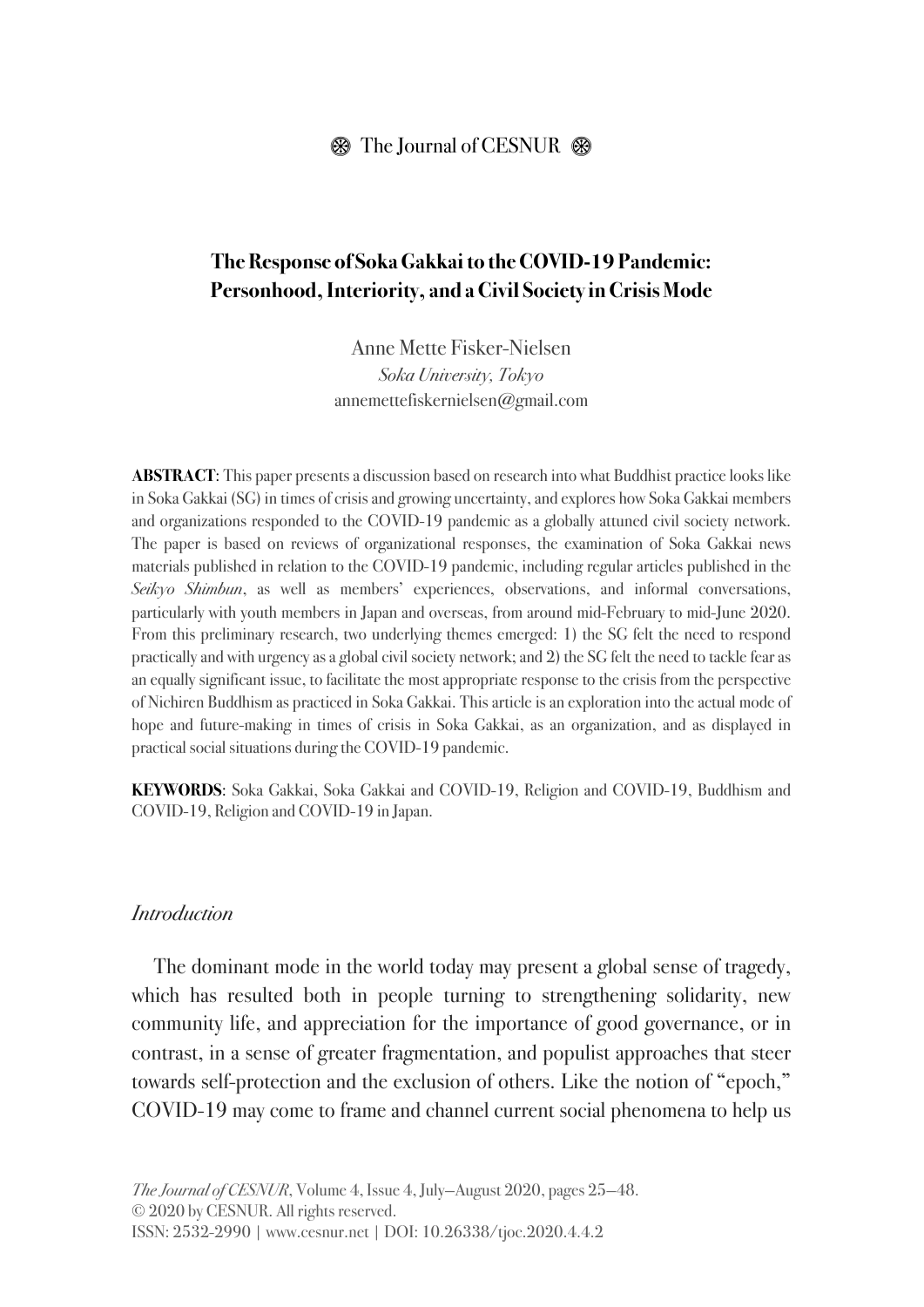make sense of "fluid presents and uncertain futures" (Knight and Stewart 2016, 5), in meaningful ways. Still, the significance of the trope of hope taken on by grassroots initiatives may also reflect high aspirations for a better future, and the way hope shapes up under specific conditions as indicated in this paper.

At a time of rising uncertainty and social and economic needs, what might the idea of almsgiving mean for a Buddhist organization such as the Soka Gakkai? Offering to others is one of the six *p*ā*ramit*ā*s,* or six kinds of practices required of bodhisattvas. The "Devadatta" (twelfth) chapter of the *Lotus Sutra* describes Shakyamuni in a past existence as the ruler of a kingdom who, in order to fulfil the six *p*ā*ramit*ā*s,* diligently distributed alms, never stinting in heart, no matter how precious were the goods he gave away. He did not begrudge, the sutra says, even his own life. Among the various kinds of almsgiving, two may be best known as the offering of goods and the offering of the dharma: the former refers to food, clothes, and other material items, while the latter refers to sharing the Buddha's teachings. There is also a concept of three kinds of almsgiving, which in addition to the two mentioned includes the offering of fearlessness. The offering of fearlessness is meant to inspire courage and remove fear.

The global crisis arising from COVID-19 and related responses has shown how intricately connected is the need to combat fear. We have seen various social and political responses, ranging from acts of solidarity to increased social tension, discrimination, and outbreaks of conflict, which intersect with the nature of governance and the state of economic, social, and healthcare systems. Soka Gakkai members, as all members of their respective societies, are entangled in the crisis as individuals, and as civic groups who live amidst the wider threat the pandemic poses. Soka Gakkai President Minoru Harada captured this mood for Soka Gakkai members when he stressed: "This is an unprecedented time in history where feelings of anxiety, uncertainty and loneliness can either exacerbate divisiveness or bring a deeper sense of community." He then continued to praise the actions of SGI members by saying, "It is deeply inspiring to see how people are showing resilience, compassion and solidarity in this most difficult period" (Harada 2020b).

By April, this sense of resilience and solidarity was visible in the Soka Gakkai communities, now gone online. The paper explores how the Soka Gakkai came to work increasingly as a global network of human connectivity, which first sought to replace fear and anxiety by providing hope through a clear message of resilience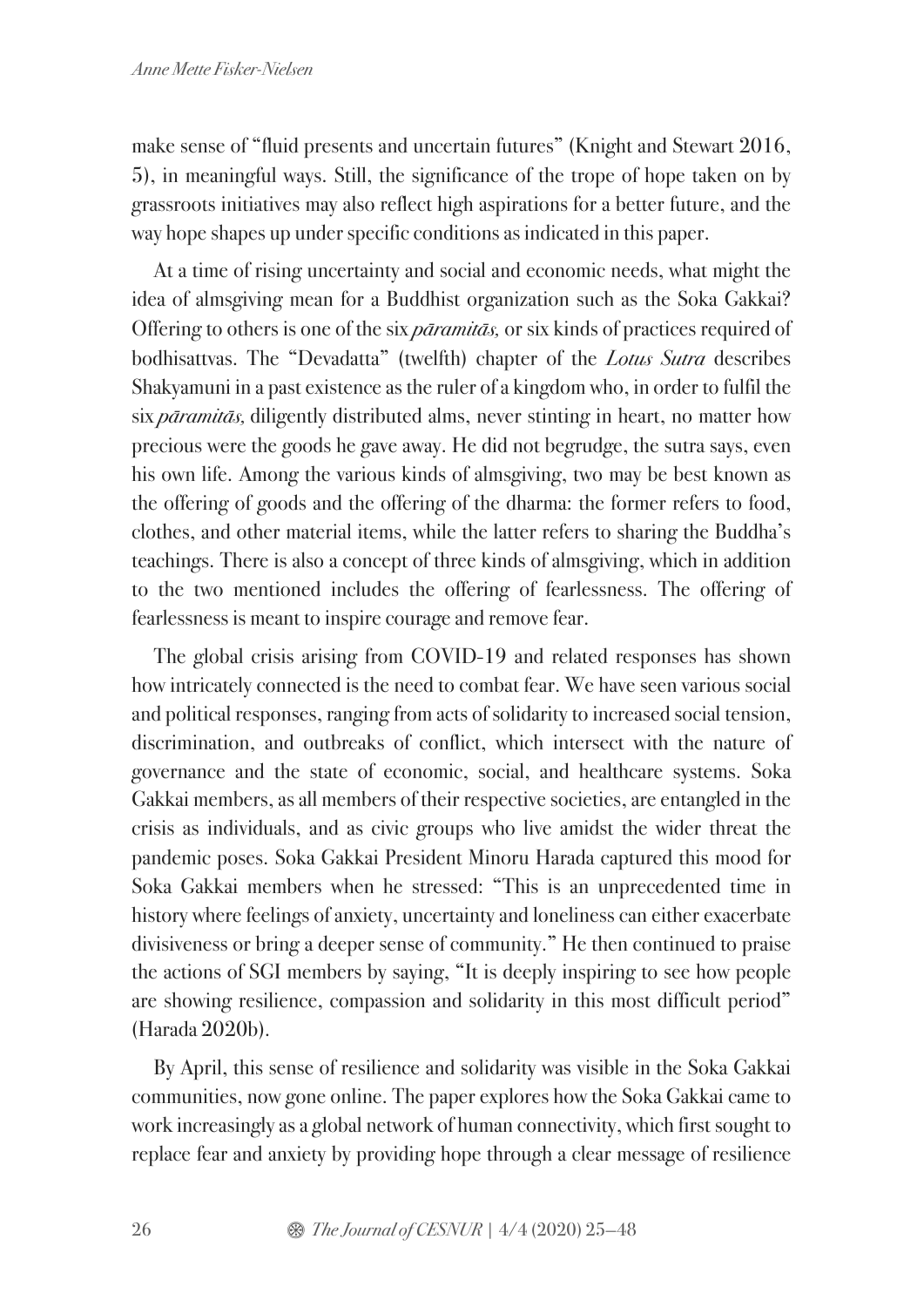within and solidarity without, and as a movement that aimed to bring people together amidst the many forces that were pulling them apart. Secondly, this paper discusses how the Soka Gakkai stepped up to be a local and global forum for disseminating correct information about the coronavirus, amidst the widespread misinformation on social media.

## *Buddhism Is About "Human Behavior" That Inspires Others and Brings Hope*

How did the Soka Gakkai organization and members respond to the challenging, difficult, and unexpected circumstances that the pandemic brought? The response to COVID-19 of Soka Gakkai members in Japan, as of their counterparts in Soka Gakkai International (SGI), appeared rather different to what was summed up by the Shingon priest, Reverend Asahikawa, in a recent article investigating Japanese religious organizations' responses to the coronavirus in Japan. Asahikawa explained that,

the Japanese people believe in a theory of destiny (*unmeiron*). Even if they don't use the word "destiny" openly, they are part of a culture of accepting everything that happens to them (McLaughlin 2020, 3).

Although words such as destiny or karma can be heard, the overall sentiment of what that means in Soka Gakkai is different in significant ways. Rather than accepting "destiny," actively changing "karma" is more characteristic of Nichiren Buddhism in Soka Gakkai. That is, changing one's habitual tendencies to think and act in certain ways that are seen to create a person's "destiny." Particularly, this means changing the tendencies by which a person acts based on sentiments of fear, lack of self-confidence, or disrespect towards oneself and others. Such internal change is achieved through *daimoku*, or the chanting of *Nam-myohorenge-kyo* that was advocated by Nichiren (1222–1282), coupled with Buddhist study, and by actively trying to contribute to others, ultimately "removing" fear and replacing it with the courage by which members testify to internal changes that they perceive as reflected in actual life experiences and circumstances.

Sometimes, members talk about the difficulty of maintaining the intensity and focus of practice, and that it is often some sort of personal crisis that spurs individuals into practicing or continuing to strive to do their "human revolution," or change negative tendencies. The response to the pandemic could be seen as a collective sense of crisis, which spurred on a collective urgency in practice. Soka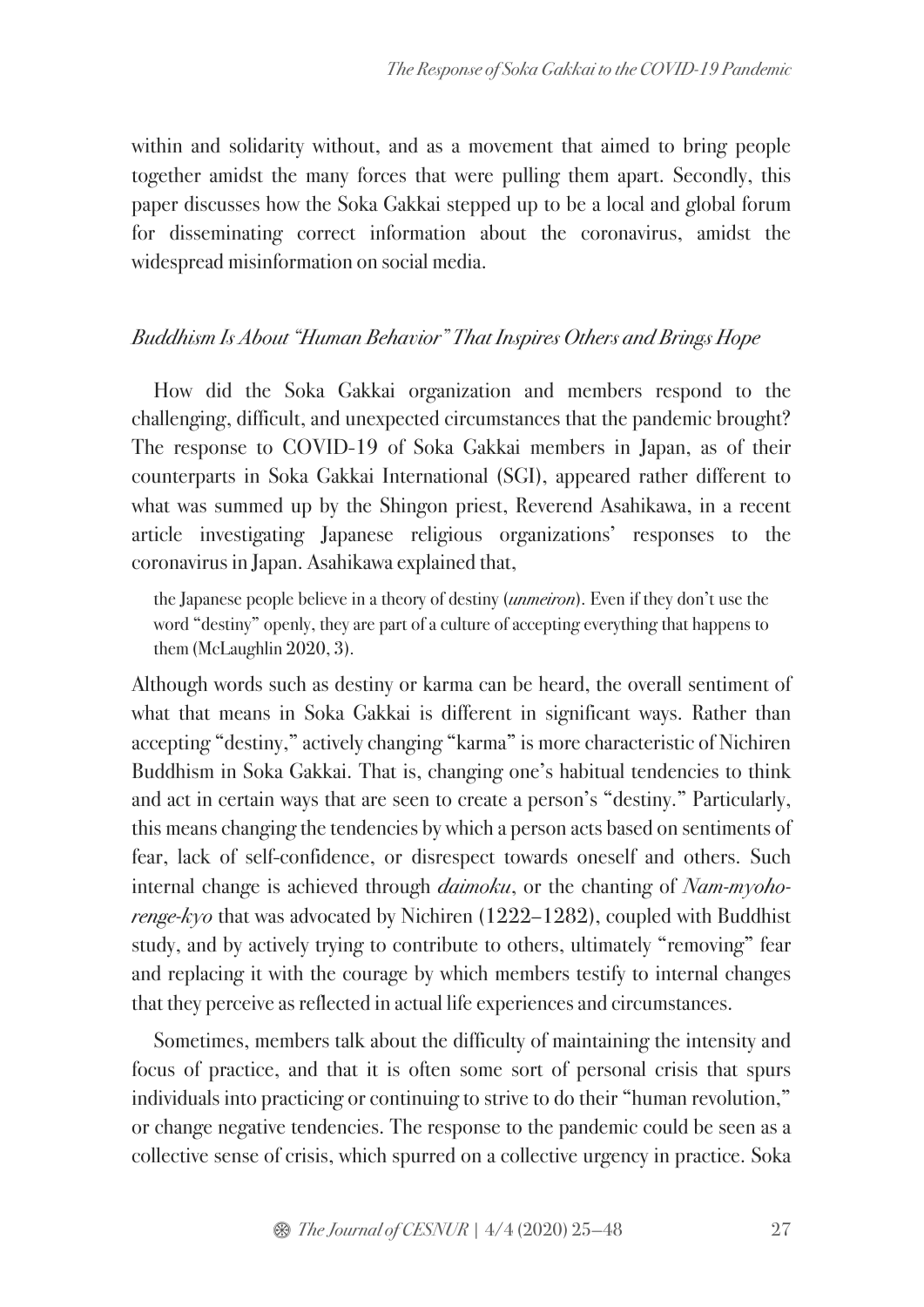Gakkai members could be observed to address the situation with a renewed focus on their daily Buddhist chanting of *Nam-myoho-renge-kyo*, and a new resolve to find ways to encourage people around them. This response may not be surprising, since a key social dynamic in Soka Gakkai is to try to find ways to encourage others to believe in their inherent "Buddhahood" or "dharma" nature. This is promoted as the way to not only overcome problems and suffering, but see these as opportunities, which can lead to new creativity and positive change. When viewed in this way, challenges become springboards for personal growth and for spurring social action. This life-affirming philosophy and practice seemed to propel members to confront the pandemic with the ever-present principle of "changing poison into medicine." Harada restated in his message on April 10 that this principle,

teaches that even the darkest and most desperate of times can contain the seeds of new learning and possibility, [and] will help strengthen humanity's indomitable network of global citizens (Harada 2020b).

Most people have had to adapt to a new sociality of everyday life over the past few months, from late February to June, and have felt the immediacy of the interdependence of daily life on many levels. One key issue in Soka Gakkai has been to make people deepen their understanding of how their actions can have immediate consequences for others' welfare. The measures to deal with the pandemic presented the paradox that the situation simultaneously required distancing oneself from those on whom one in fact depended. For example, many climate activists from across the world, including many Soka Gakkai members, also hoped for long-established mindsets to have jumped on to the Petri dish of possibilities that would help in the long overdue response to the climate crisis. Soka Gakkai is one of those civil societies that also has continued to stress support for the Sustainable Development Goals through this pandemic, and SG in Japan committed itself to 100% renewable energy use by 2050 in April this year, to support the institutions working on this. There is a general awareness in SG that the pandemic is intricately related to the destruction of natural habitats, as many environmentalists stated (se e.g. Lambertini, Maruma Mrema and Neira 2020; Carrington 2020).

At the same time, the pandemic is likely to cause one of the deepest recessions since World War II, which may result in national protectionism, disruption to supply chains, and growing distrust towards others and other nations. As a long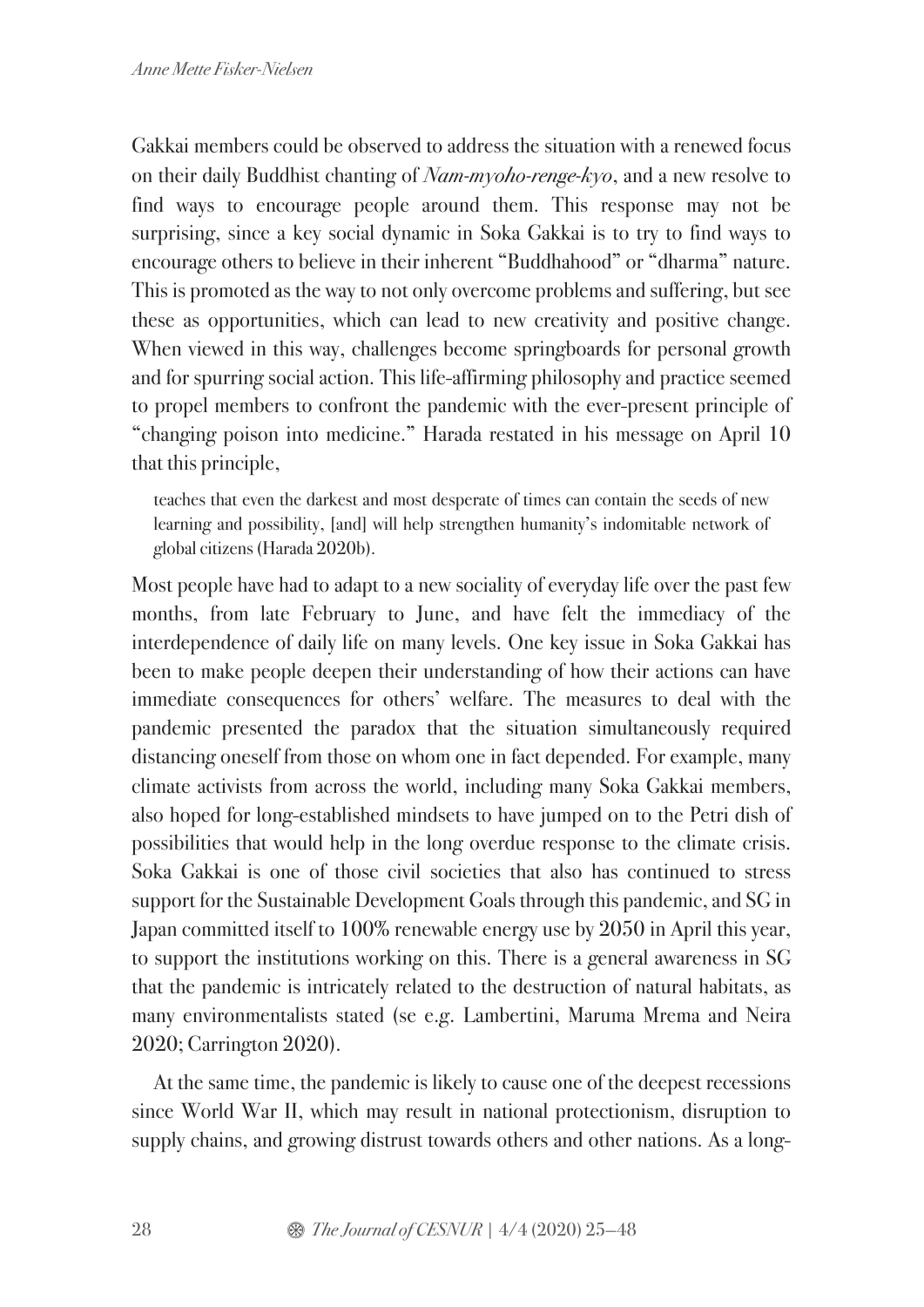time committed supporter of the UN-led global governance system, Soka Gakkai's outlook is highly supportive of an internationalist approach to strengthening international governance, and sees the need to raise a sense of international solidarity to address global issues, and was also part of the faithbased organizations (FBOs) that organized a panel with the UNHCR during the crisis. Typically, we see members' views as a civil society position generally informed by the content in the yearly peace proposals to the United Nations made by the SGI President Daisaku Ikeda, such as this year's "Towards Our Shared Future: Constructing and Era of Human Solidarity" (Ikeda 2020a). Also, on April 21, Nobuyuki Asai, of the SGI office of Peace and Global Issues, and Elisa Gassotti, of the SGI Office for UN Affairs, participated in an online meeting about the role of faith-based organizations (FBOs) in the fight against COVID-19. The event was hosted by the Office of the United Nations High Commissioners for Refugees (UNHCR), together with representatives from 11 FBOs, to raise awareness of the infection risk for refugee populations. Asai also introduced initiatives launched by SGI organizations around the world to fight against COVID-19 (*Seikyo Shimbun* 2020n).

At the same time, the practical question as to what will make people care for strangers in times of crisis, particularly when their own livelihoods may be threatened, is an increasingly central dilemma. The old question that was posed by Adam Smith (1723–1790), the Scottish moral philosopher who saw moral sentiment and the everyday activity of exchange, for which he is better known, as two fundamental human conditions that would come to bind the world in myriad ways, both to keep it fed and to maintain our sense of humanity, offers a way to begin exploring this question. Like his friend David Hume (1711–1776), Smith believed that it was sympathy that moved people to care about others. Moral behavior of course does not stop at sympathy, which can be a fickle friend too. However, if sympathy arises out of a willingness to let oneself feel the situation of another, COVID-19 has brought many people across communities into action to help others, including people in the Soka Gakkai communities. Smith argued that, out of sympathy for one's fellow human beings, the conventions emerge that guide our morality. Sympathy as the starting point of what it means to be human can also be found to resonate in Nichiren's writings. In "The Object of Devotion for Observing the Mind Established in the Fifth-Five-Hundred-year Period after the Thus-come One's Passing," Nichiren states: "Even a heartless villain loves his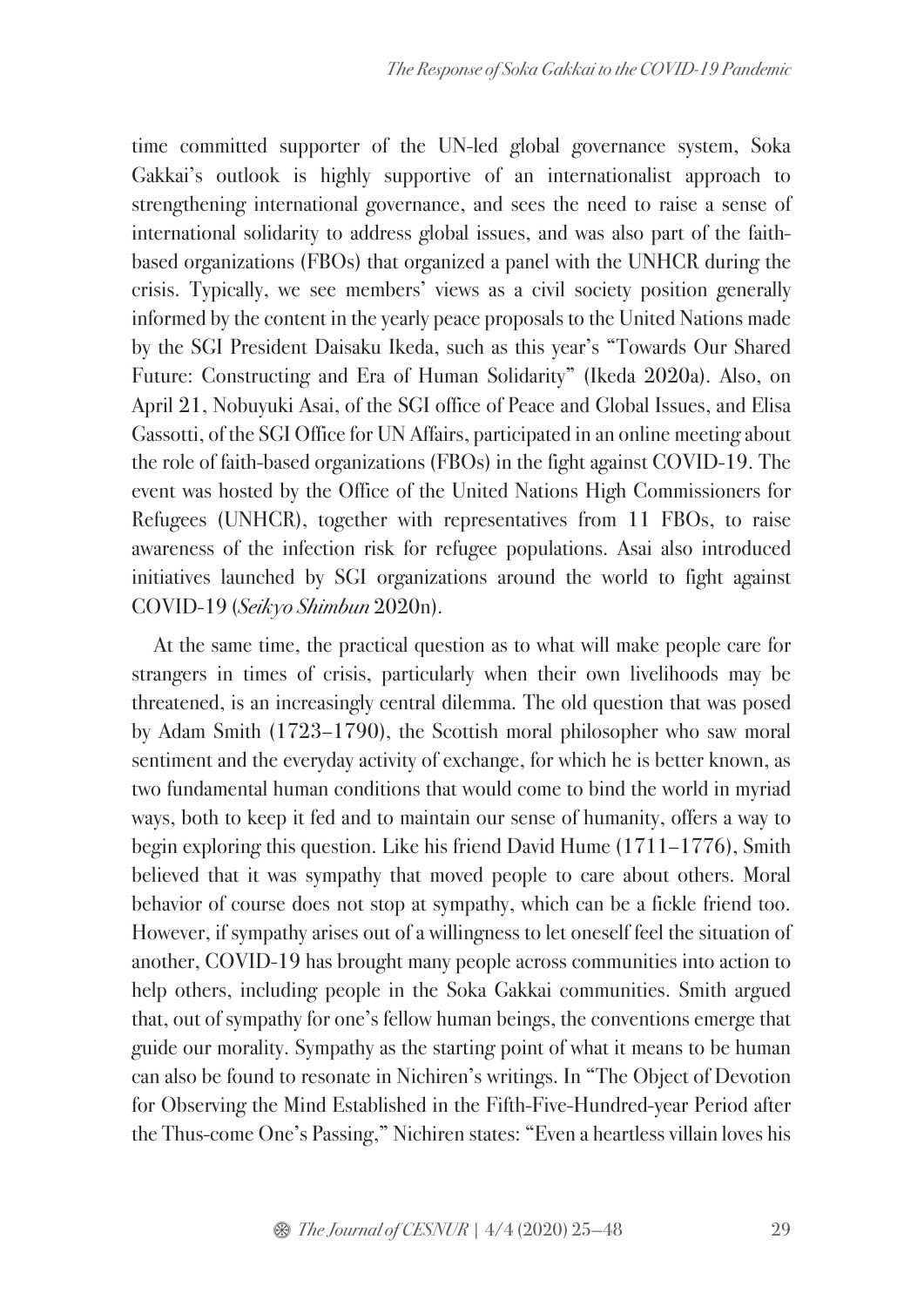wife and children. He too has a portion of the bodhisattva world within him" (*WND* 1999, 358).

Like many people in this pandemic, who amidst immediate challenges of stayhome or lockdown measures also found a new sense of purpose in altruistic actions, such a response from SG members quickly became apparent as the seriousness of COVID-19 escalated. While advice on handwashing, maskwearing, and social distancing had come early on February 1 (*Seikyo Shimbun* 2020a), by February 20, as the coronavirus was beginning to spread in Japan, and legislating on a state of emergency bill was being discussed, Harada's message from February 20 (Harada 2020a) was used to remind everyone that, although they may be encountering an unprecedented situation, Nichiren had written that when "great evil occurs, great good follows" (*WND* 1999, 1119).

This is a well-known passage to most SGI members, but as Harada emphasized, this is not to be confused with the idea of an already decided destiny. Rather than waiting till great good follows, what would ensure the "great good" was courageous actions. Harada was presenting Nichiren as having wanted people to resolve to take a new step forward, with the perspective that difficulties are an opportunity to grow regardless of the situation He quoted from *The New Human Revolution*, written by the long-term Buddhist leader and SGI President Daisaku Ikeda,

If you continue to move powerfully toward the future with brilliant hope no matter what happens, that itself will be your victory. That is the proof of your faith (Ikeda 2008, 204– 05).

Similar messages, which were aimed to inspire people to vigorously practice (chanting to raise their life-state, or consciousness), to study Nichiren's teachings, and to have the spirit of "turning poison into medicine" continued to characterize the world of Soka Gakkai in crisis mode.

For example, a week later, on April 17, the English translation of Ikeda's monthly editorial was released, and read by the majority of active Soka Gakkai members, now facing lockdown in many places:

Now, as the world confronts the coronavirus pandemic and other serious global challenges, our members everywhere are striving in the spirit of the Daishonin's treatise "On Establishing the Correct Teaching for the Peace of the Land." They are praying earnestly together, uniting across borders, to bring 'order and tranquility throughout the four quarters of the land' (WND 1999, 24), and change poison into medicine, while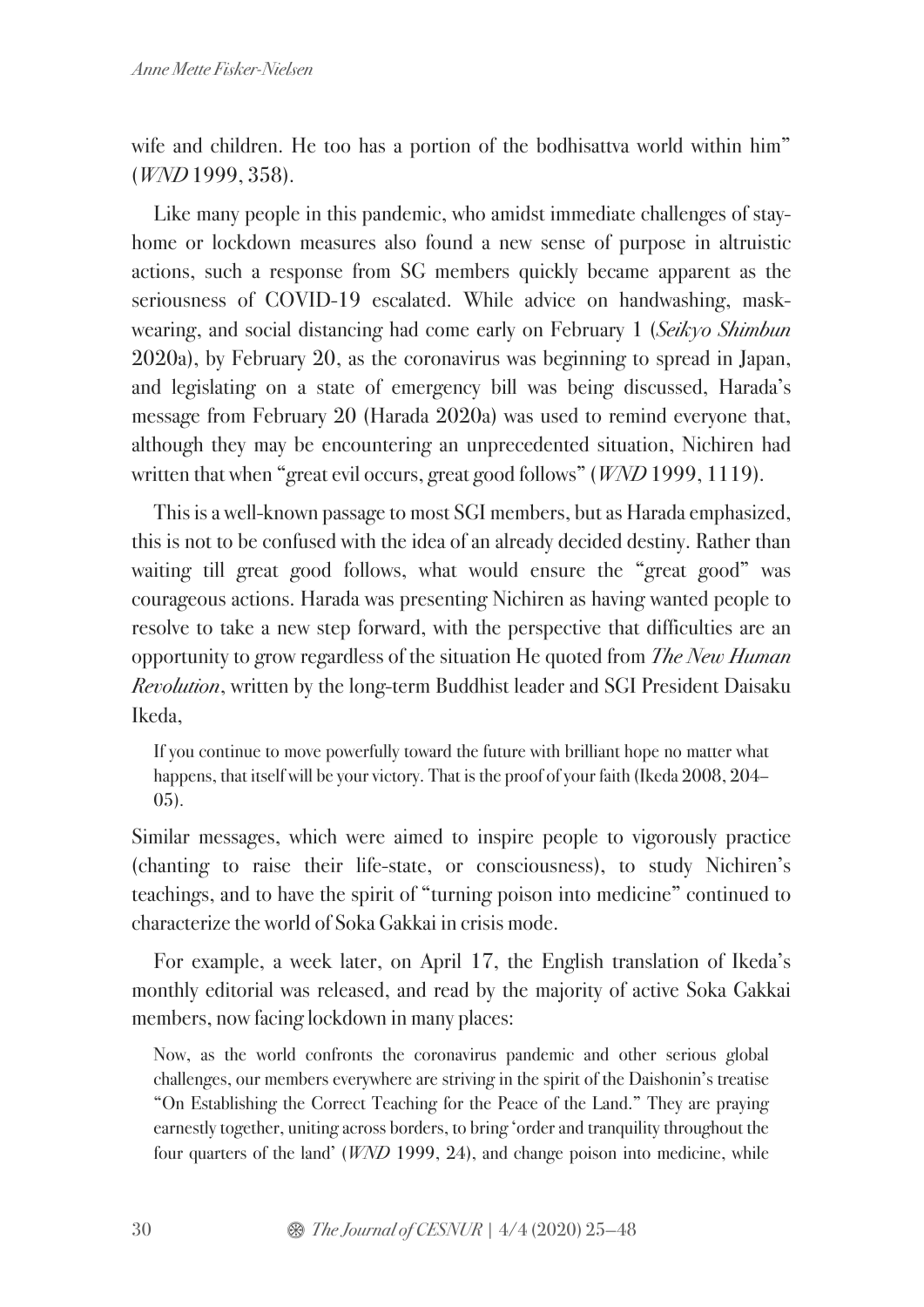making sincere and wholehearted contributions to their respective societies. The powerful sound of chanting Nam-myoho-renge-kyo permeates the entire universe. We now have built a network of ordinary people, Bodhisattvas of the Earth, that is undaunted by any of the 'three calamities and seven disasters' described in the Daishonin's writings. Let us continue, limitlessly into the future, to forge ties of respect and trust among people far and wide, based on our conviction that "All people have the Buddha nature" (WND 1999, 756) (Ikeda 2020c).

This was both stating an ideal, a hope, and expectation, but was also based on past knowledge of how members would likely respond. As indicated below, members struggled in various ways to cope with the challenges they faced, but also simultaneously wanted to be inspirations to others by trying to respond with courage and compassion. Much has been written about the production of specific formation of hope as a response to a rising sense of uncertainty with an emphasis on specific social, cultural, and political settings (Appadurai 2013). This article perhaps is one empirical example of such "hope production," hope as an engagement with the future, and as a mode for internal and external transformation, a highly sought after value-orientation in Soka Gakkai, whose members could also in this pandemic be found seeking to try to transform mindsets to states of hope, as a step towards social transformation.

Soka Gakkai organizations could be seen to respond to the pandemic according to their size and situation in each country. For example, in the USA, they donated masks to hospitals facing shortages of medical supplies, and in Italy, they donated funds toward fighting COVID-19. In Japan, before the state of emergency was declared on April 7, the youth division members launched a Stay Home project on Twitter, to encourage young people to stay home, as well as to seek out and share correct information. During the months of March, April, and May, Soka Gakkai members' spontaneous responses could be witnessed across the social media, from India and Europe, to the United States. This gave the impression of a surge in human connectivity, and a new sense of energy and vitality, as new songs, and messages, and worldwide *daimoku* campaigns emerged. Through the new technology available, Soka Gakkai members shared messages of hope, for example by showing how they remained optimistic and were taking on the organizational ethos that "obstacles and difficulties are great opportunities to become stronger" (Ikeda 2018, 19). These messages, which make up a common language in SG, were now felt to be increasingly significant. The visibility of a human network, whose sensibility rested on providing hope and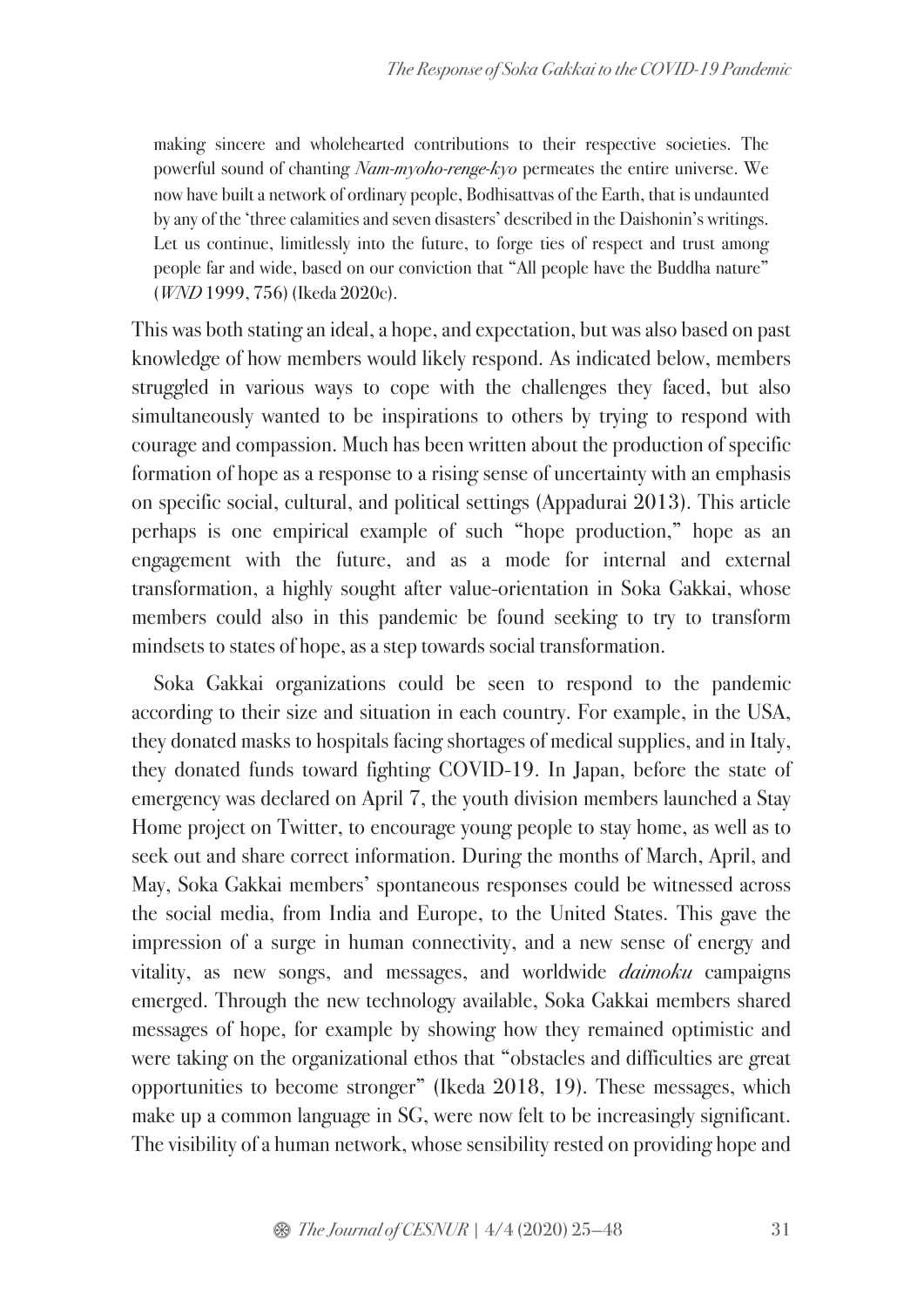strengthening solidarity, emerged with social media posts encouraging SG members nationally based on their fellow members' responses cross-nationally, and as an international movement to create hope and solidarity amidst a pandemic.

Different campaigns led by young people emerged from each country. One such example is the "123 Be the Light" campaign in Europe begun on March 2, which had been inspired by an article about the response to the 2003 SARS outbreak by members in Hong Kong and Taiwan featured in the *Seikyo Shimbun* (2020b). This campaign was then taken up by the Soka Gakkai European Youth Committee (personal communication with Robert Harrap, SGI-UK general director). This, amongst other things, reminded people of the *Lotus Sutra*' message of "casting off the transient and revealing the true," which refers to the concept that individuals have a deeper self that transcends one's immediate sense of personhood of the here and now, and connects with others on a more profound level. This is an identification with the law of *Nam-myoho-renge-kyo* or dharma, the principles by which Nichiren, for Soka Gakkai members, is seen to have experienced life based on a vow to cut through his own internal negativity, i.e. fundamental darkness in Buddhist terms, and to enable others to do the same, as expounded in the 16<sup>th</sup> chapter of *Lotus Sutra*. The determination or desire for all people to attain the way is seen as the path to Buddhahood. Confronting fundamental negativity refers to confronting what is seen as the deepest illusion that disconnects from the world and from others. The ultimate reality is seen to be one of interdependence, and connection with others.

Ideally, this means that others' welfare is equally important as our own. Vowing to "be the light" means striving to feel this deeper sense of purpose and connection with others, which is reflected in the concept of *myoho*. Nichiren wrote in a letter sent to one of his disciples in 1255 that,

the ultimate reality ... is the Mystic Law  $(myoho)$ . It is called the Mystic Law because it reveals the principle of the mutually inclusive relationship of a single moment of life and all phenomena  $(WND 1999, 3)$ .

This frequently read letter in Soka Gakkai postulates the essential oneness of the ultimate reality and the manifest world that is characterized by each individual. Practically, the meaning of "123 Be the Light" referred to everyday chanting for one hour, studying Nichiren Buddhism for twenty minutes, and talking to three people to encourage them. Through such practical daily effort, each person could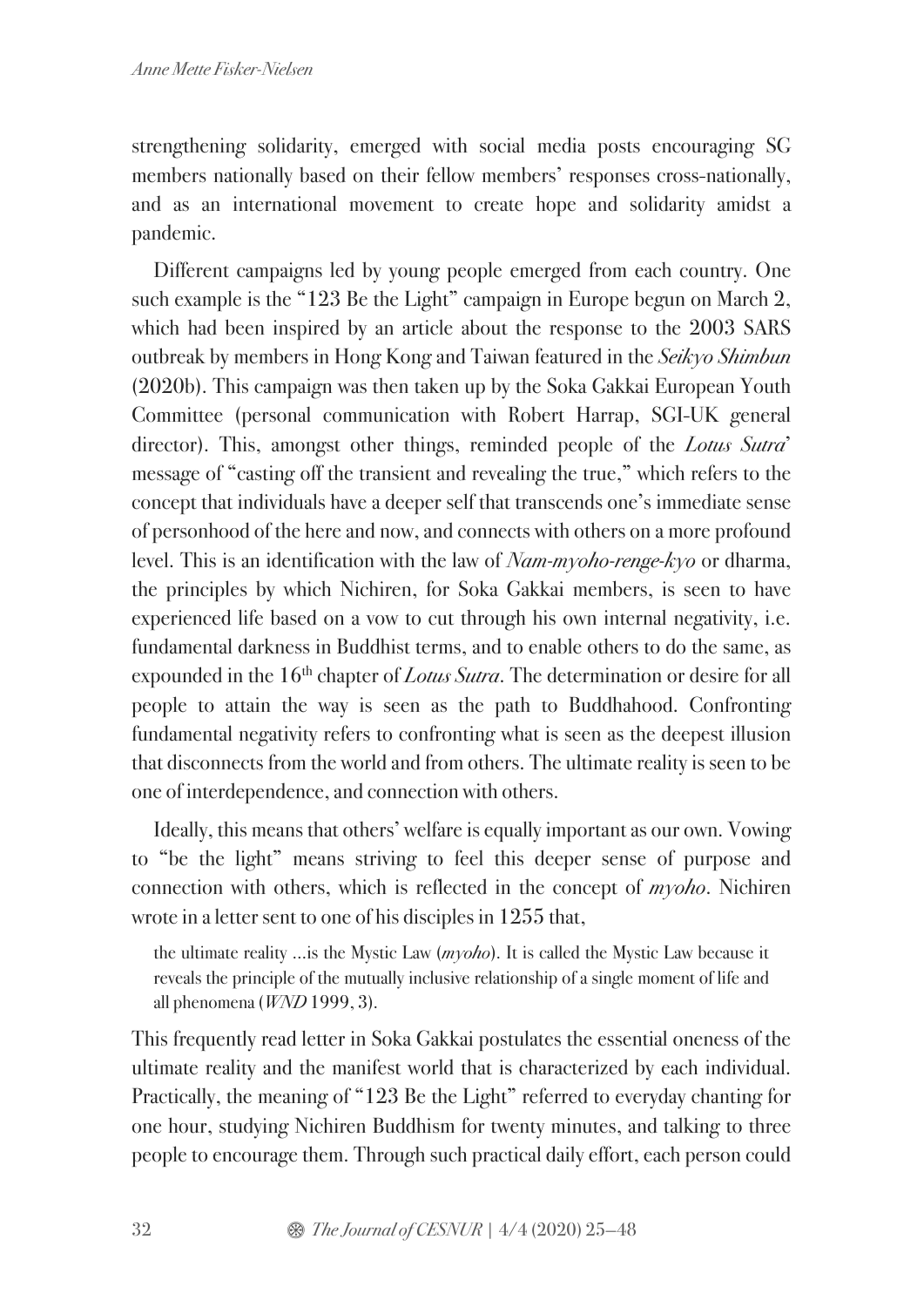become that "light" in her environment, a person who tries to connect with others at a deeper level of consciousness, by reaching out to people and showing empathy for another's situation, while demonstrating how to deal with the fear felt, and the frustrations the restrictions imposed were generating, in a creative and positive manner. Such campaigns are not new, in fact they are rather typical as the mainstay of growth in Soka Gakkai. Similar campaigns could be observed in SGI-Canada, SGI-USA, and other branches. However, a renewed sense of purpose and significance brought about by the immediacy of the pandemic was visible.

Technology and social media became the practical tools by which to deliver messages of hope, with Zoom meetings in many places soon becoming normal. Those who in the past might have been apprehensive about the use of teleconferencing, or other digital media communication tools, witnessed a smooth transition to digital conferencing as a way to hold meetings. While many felt this could not substitute face-to-face meetings, it seemed to have worked well in many countries. In fact, an increase in member participation in meetings could be observed in European countries, the US, and other places where digital communication was easily implemented, and where the members tend to be younger and more digitally savvy. Other places, like Japan, saw fewer official meetings conducted via digital conferencing such as Zoom, largely due to the concern that the higher number of older members would not have the same access. Yet, many smaller, informal group meetings in local areas did take place.

In the UK, leaders told of the ease by which some members now participated in online meetings, who in the past had struggled to attend meetings in person because of either responsibilities that conflicted with meeting times or the longdistance travel to meeting places. For example, a typical local chapter study, which in the past may have been attended by around 30 people, now had around 50 or even 60 members participating via Zoom. Undoubtedly, the immediacy of the situation, and the crisis or challenges that people faced, had intensified their Buddhist practice, and raised an interest in the teachings of Nichiren, while their ability to participate was being facilitated by the practical use of modern technologies.

As other community and civic groups have witnessed during this pandemic, a focus on empathetic action and connecting with others could be observed. As indicated, for Soka Gakkai members this "connection" began with a daily practice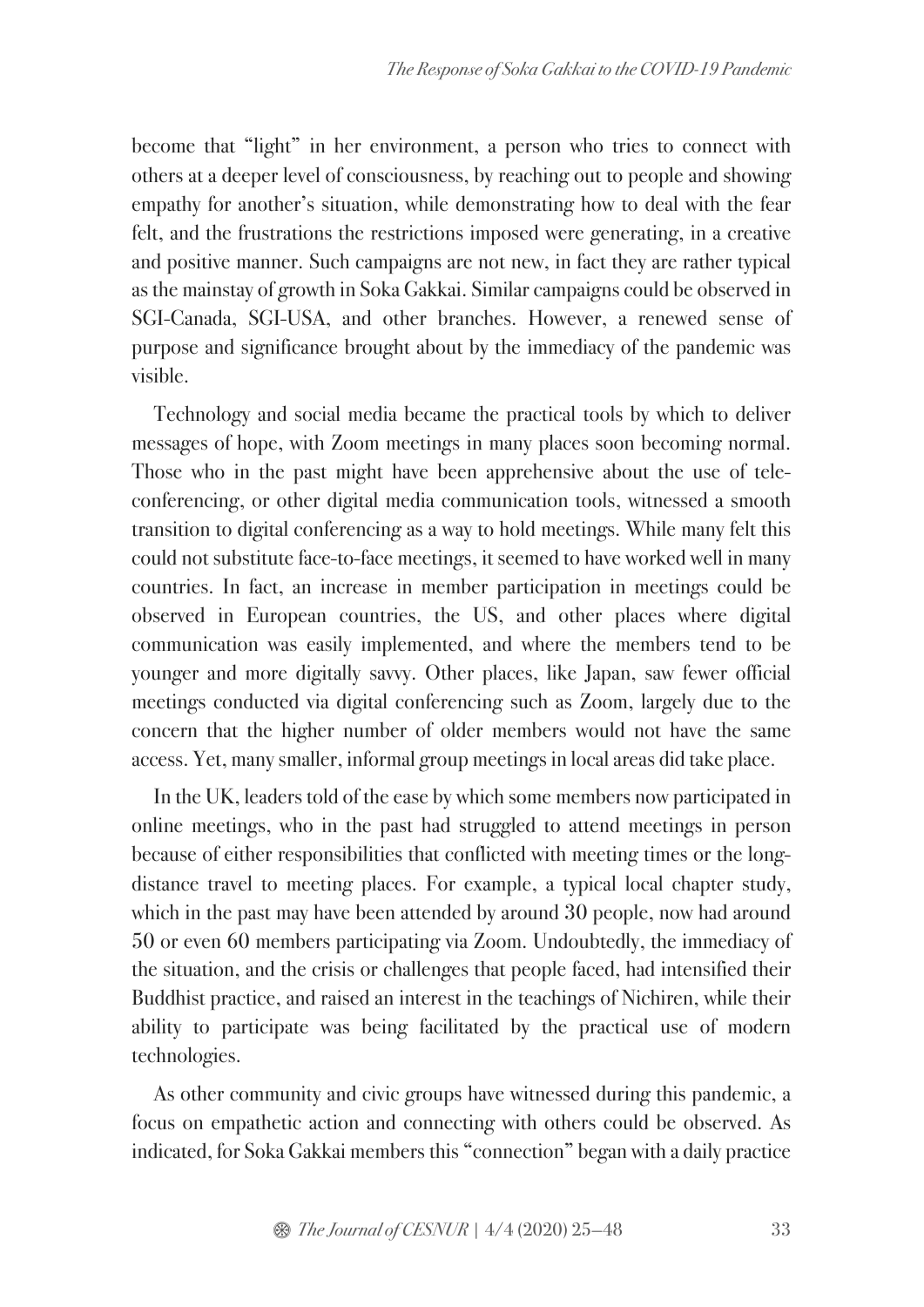of chanting to connect with themselves on a deeper level. As a particular layer of civil society whose objective is *kosen-rufu*, literally "to declare and spread widely," or the propagation of Nichiren Buddhist philosophy, the movement is based on a personal practice of having faith in one's own "buddha" nature, with a socially engaged practice based on the belief that others equally possess such inherent dignity and wisdom. The quotes above point to a Buddhist view of personhood as something intertwined with how one views other people's lives, and work on manifesting "the dignified attributes that they inherently possess" (*WND* 1999, 832). Since members have learned to see difficulties as opportunities for change, Soka Gakkai's response to the COVID-19 pandemic brought a renewed sense of purpose and mission to "display inherent dignity," and bring what they regard as a humanistic social practice to others.

Yet, Soka Gakkai's success so far as a global civil society has rested on emphasizing local, grassroots activities based on face-to-face exchange. The very social fabric, the face-to-face interaction that made much of the organization so far, was brought to a halt. As indicated, newly found ways to recreate local and global sentiments of social engagement and provide a sense of empowerment became visible, while this also required a more organized commitment to new practical issues, such as ensuring accurate information was communicated, as discussed in the next section.

# *Beyond Sympathy: Information and Education as Keys to Combatting Fear and Discrimination*

As indicated in the last section, the response to the COVID-19 pandemic has proven to be closely intertwined with human interiority, which has ranged from sympathy to antipathy, shaping how people imagine, see, and react to the world. Central to the pandemic are also questions about the freedoms envisioned by Smith to "truck, barter, and exchange," which came to underpin people's livelihoods in our modern capitalist world. Lack of freedom soon manifested both as new forms of cooperation, as well as protests against lockdowns (Wilson 2020). Society was never the equilibrium and state of order Smith had seen coming, something the coronavirus has highlighted all too well as the social and economic fault lines of inequity are revealed, as is clearer than ever in places such as India (Vasavi 2020). Sympathy alone will never be enough as a sufficient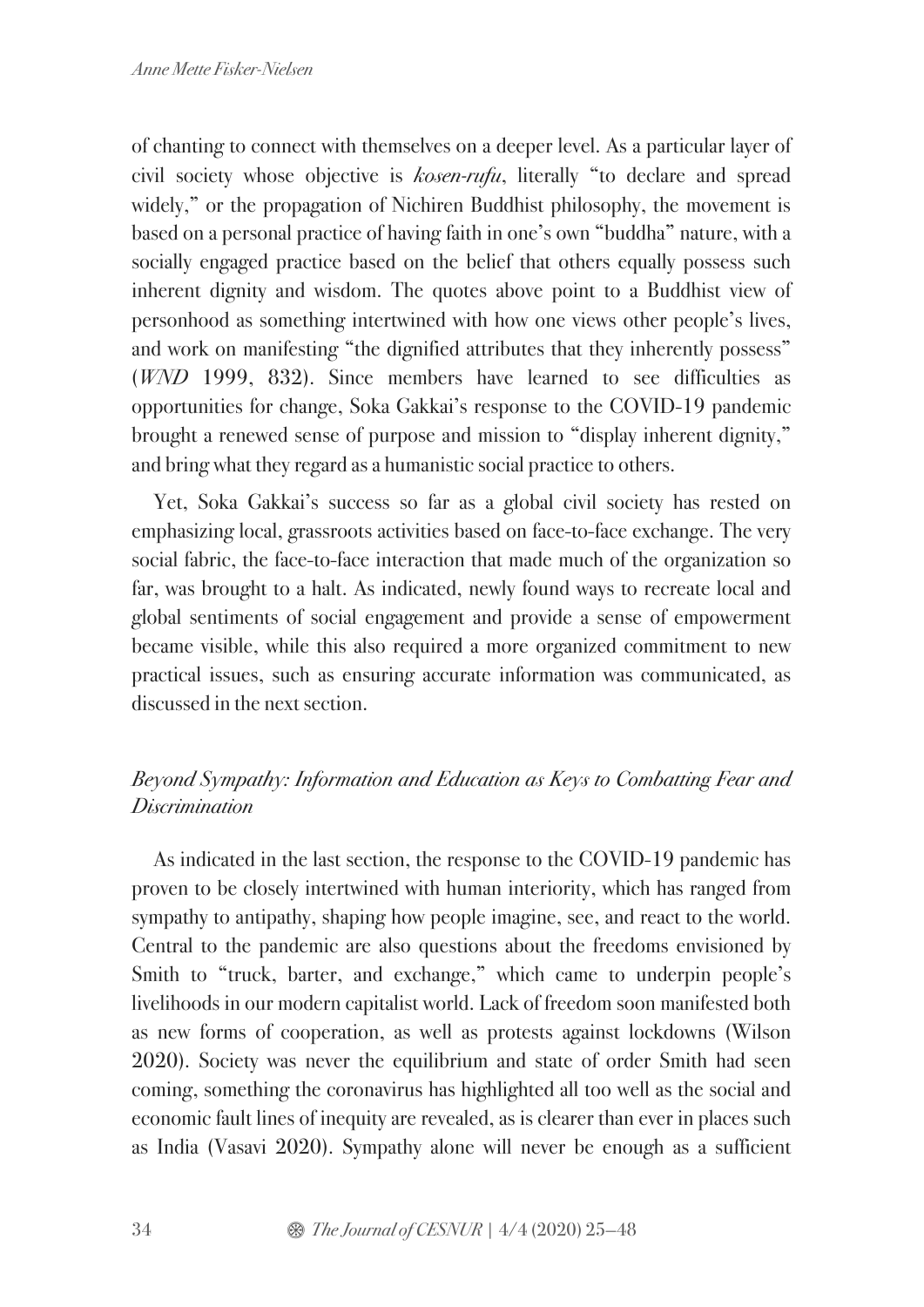affective tool, even if it involves the more egalitarian feelings of empathy. Bringing about equity and humane societies require good governance, leadership, and cooperative action on many levels of civil society, all of which will be significant for what kind of "moral consciousness" will come to predominate in a post-COVID-19 world.

Soka Gakkai is an organization that exists at the level of civil society, and particularly in communities across Japan. It is an organization with a vast grassroots reach that has extended into support for a political party (Fisker-Nielsen 2012), which has been part of coalition government for most of the past two decades. Soka Gakkai is growing in many localities across Asia, Europe, and North and South America, with around 2 million members, and is rapidly increasing in such areas as India and Italy. Note that precise membership figures are somewhat difficult to obtain, as some fluctuation in participation exist. Numbers in Japan are counted in households which makes it also difficult to discern accurate numbers of individual members.

Apart from its doctrinal study and focus on the practice of chanting, face-toface meetings have been the mainstay of the organization, creating its extensive local community networks. The sudden new "common sense" caused by the pandemic made social gatherings effectively anti-social, and face-to-face interactions came to suggest moral carelessness about transmitting a potentially life-threatening infection. It seemed obvious that the organization needed to respond in a coherent way.

Undoubtedly, if mistakes had been made, this would have rapidly generated negative publicity. However, more significantly, it could have had far-reaching impact on people's lives. As an organization with around 7-8 million households in Japan, the leadership of Soka Gakkai understood the way members reacted to the pandemic was significant not only for themselves but also for the wider society. As previously indicated, a collective response from SG was taken early on, directed by President Harada. As an organization that thrives on face-to-face grassroots relations, its activities could potentially become a major point of spreading the virus if preventative measures were not taken in a comprehensive manner. As one of the first countries to experience the coronavirus outside of China, in Japan meetings were stopped from February 20. At the time, stopping meetings that makes up a large part of members' social network outside work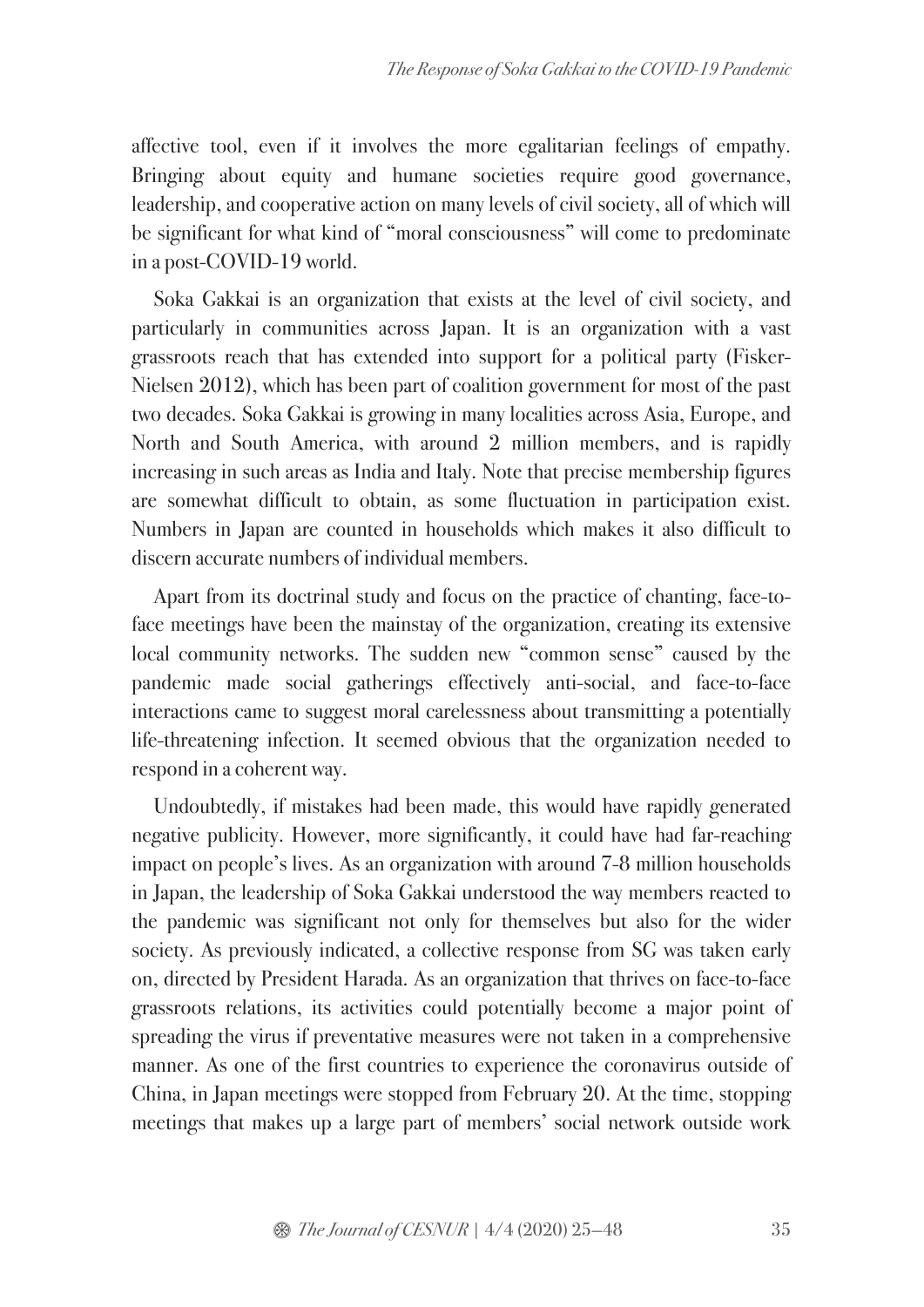seemed over-precautious, and for young single people such as students this was particularly challenging.

The youth division took various measures, as will be discussed below. Soon, media reports emerged in Japan about the impact on mental health occurring across Japanese society. Yet, it was deemed necessary to give priority to prevent the spread of the virus. Anxiety and fear were increasing in the wake of rumors and misinformation being circulated on social media, and SG felt the need to begin a comprehensive awareness raising campaign about COVID-19. Furthermore, as the pandemic began to take effect in late February and early March, it was reported that young people in various countries were not taking the situation seriously enough. Soka Gakkai consists of several million young people and the *Seikyo Shimbun*, the Soka Gakkai's daily newspaper, began a series of different projects, often in cooperation with youth leaders. The aim was to provide accurate information, based on expert opinions and the latest scientific understanding of the virus.

The *Seikyo Shimbun*, with around 5.5 million subscribers, started two new series of articles under the headings, "Understanding the Coronavirus Properly" (正しく知ろうコロナ) and "Living in Time of Crisis" (危機の時代を⽣きる). The first set of articles began on April 6 (*Seikyo Shimbun* 2020e), the day before the Japanese government declared a state of emergency, and was aimed at providing updated information about COVID-19. The articles delivered concise information with practical illustrations and charts in short pieces. The other series, begun three days later, was based on longer interviews, in which relevant academic experts shared insights into the current situation, aiming to provide professional views on the situation as the pandemic was developing both nationally and globally. Preliminary observations revealed that these serialized articles played a critical role in providing up-to-date and scientific information from relevant experts. The aim was to give readers a sense of assurance by factual and expert-based information, considering rising fear and anxiety.

News reports on rising situations of discrimination, prejudice, and disparagement of people on the front line of the crisis, including healthcare workers or supermarket staff, also began appearing. An Agence France-Presse (AFP 2020) report on April 15 stated that misinformation regarding COVID-19 was spreading, and that the WHO had coined the term "infodemic" (information + pandemic) to call attention to the problem of misinformation (WHO 2020). On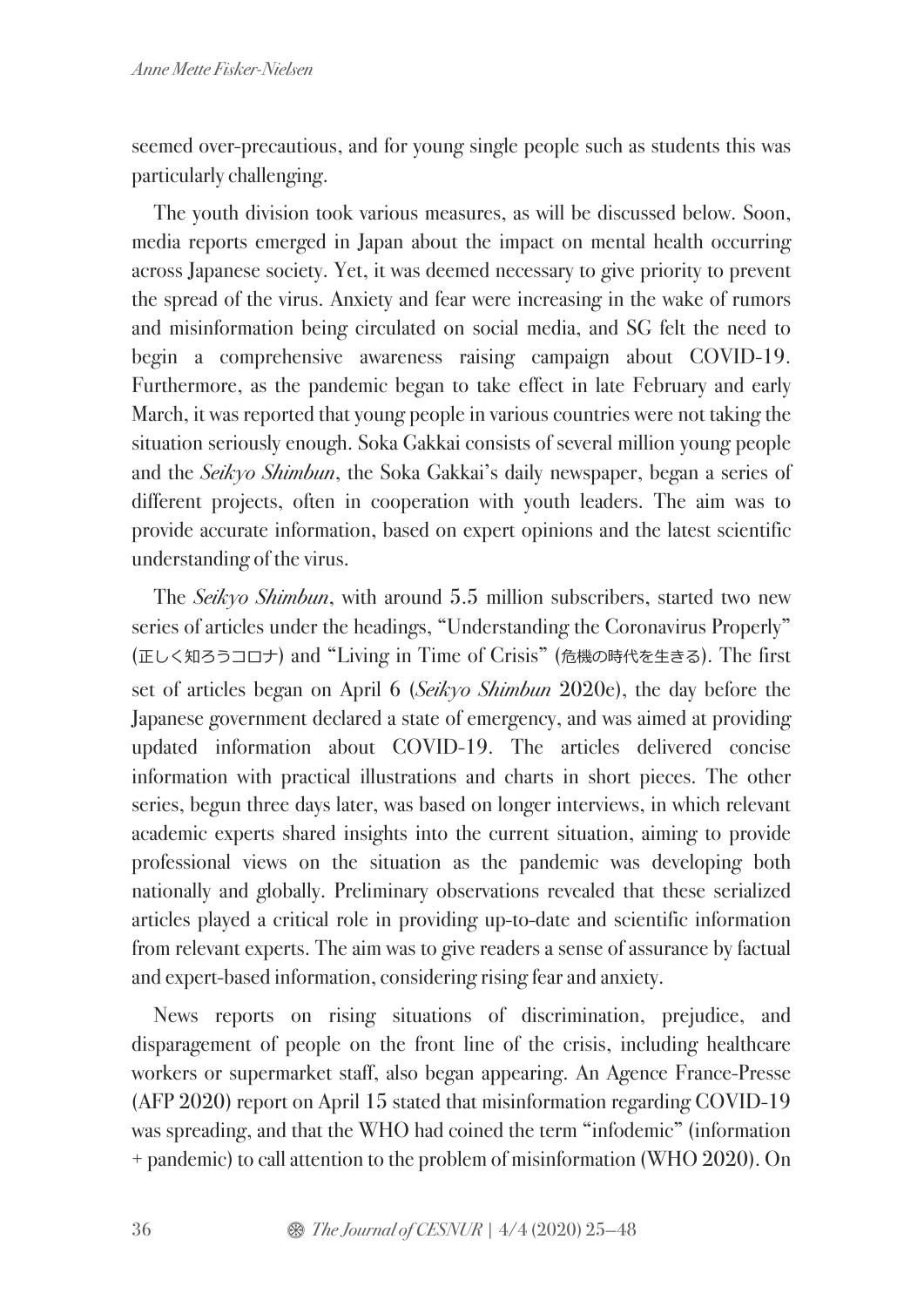several occasions, Japan's Prime Minister also spoke out against the rise in discrimination and the unacceptable stigmatizing of frontline workers who were trying to support and save people, but still stigmatization was widespread (*Mainichi Shimbun* 2020b). Other articles appeared on the topic such as in the *Mainichi Shimbun* on May 7, in an article titled, "Corona-shock, Prejudice, Accusations and Slander—Continuing the Battle Against 'Infection-Discrimination'" (my translation: *Mainichi Shimbun* 2020a).

The *Seikyo Shimbun* aimed to combat this spread of misinformation and rise in prejudice by featuring interviews with a number of prominent academics such as Professor Emeritus Takesato Watanabe from Doshisha University, who discussed the seriousness of "infodemic," stressing the importance of media literacy (*Seikyo Shimbun* 2020m). Other interviews such as one titled "Lack of Information and Work: Foreign Residents Facing Difficulties," which was published on April 29 (*Seikyo Shimbun* 2020o), aimed to help readers think about those suffering from COVID-19-related issues, and how to respond to misinformation.

In the first issue of the series "Living in Time of Crisis" (*Seikyo Shimbun*  2020f), an international perspective was brought to bear on the situation from Dame Claire Bertschinger, of the London School of Hygiene and Tropical Medicine. She pointed out to readers the seriousness of the situation overseas, and how people were reacting to the situation by showing support for healthcare workers. As a public figure and Soka Gakkai member with a long experience as a nurse working in conflict zones, Bertschinger's life story is well-known in the Soka Gakkai community. She serves as one of the many role models for young people, who can be found to often desire jobs directly seen as contributing to welfare. In 2019, she was the guest of honor at Soka University's graduation ceremony, and gave the keynote speech on her experience working in Africa in refugee camps. Some long-term academic staff commented at the time that this had been one of the most inspiring graduation speeches they had heard over the past twenty years. It certainly, resonated with the mindset of social contribution through which students, and Soka Gakkai members in general, learn to see the significance of their work.

Based on preliminary observations in Japan, and from around 50 casual conversations with young Soka Gakkai members and Soka University students who are frequent readers of the *Seikyo Shimbun*, the overwhelming majority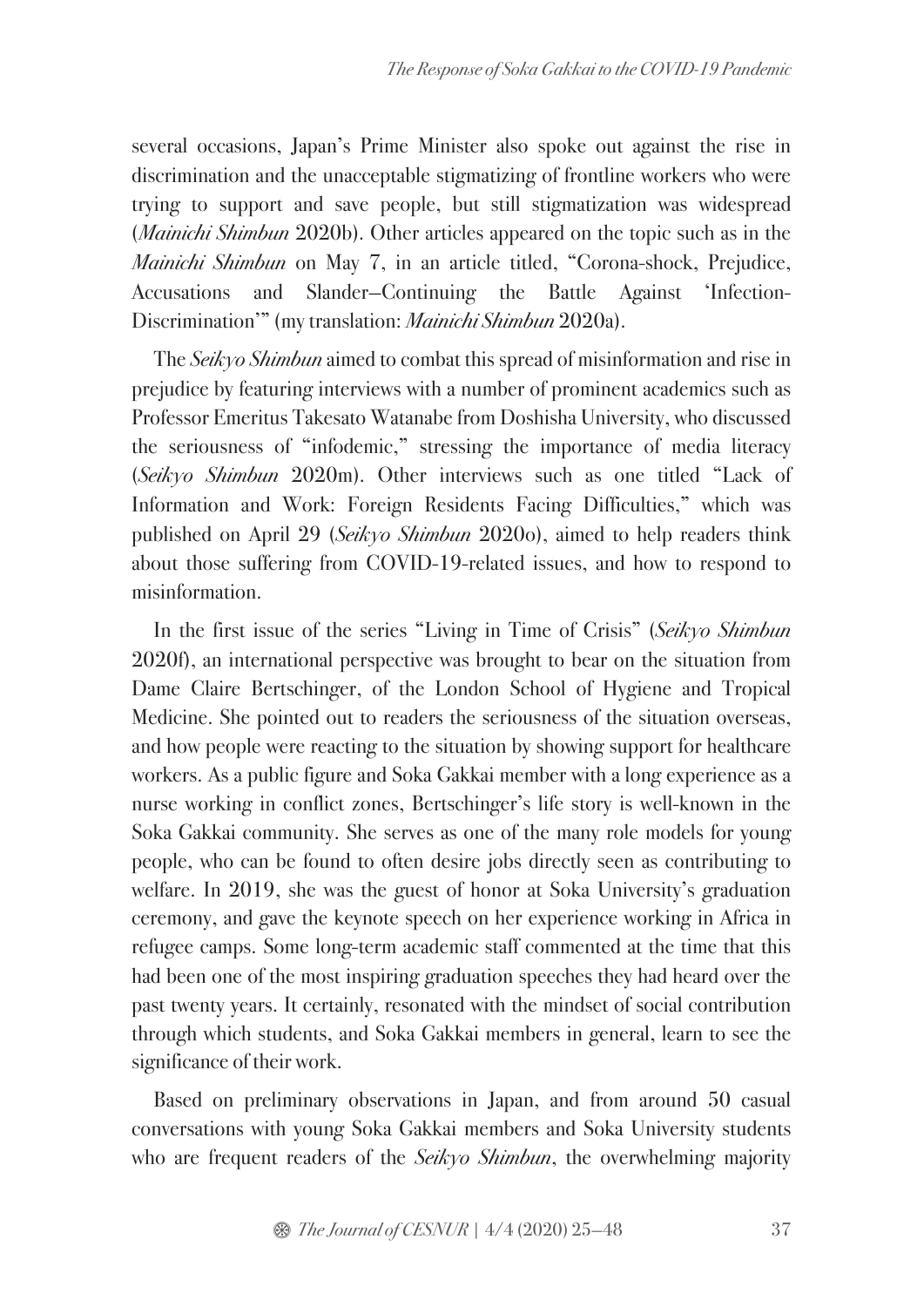talked about their concern with discrimination facing healthcare workers, and the rise in child abuse and domestic violence that was being reported on as an outcome of the stay-home measures. Many also seemed aware of the wider potentially positive changes, such as an increased focus on climate action, and the potentially changing mindsets towards creating a better life-work balance, a lack of which has been an ongoing social problem in Japan. How information was communicated about the pandemic soon became critical.

Other interviews featured the story of Dr. Moriya Tsuji, currently working on researching a possible vaccine for COVID-19 at Aaron Diamond AIDS Research Centre (*Seikyo Shimbun* 2020j), as well as an interview with Professor Jeremy Shiffman, from the Johns Hopkins Bloomberg School of Public Health, on "Infection Control and Medical Support for Developing Countries" (*Seikyo Shimbun* 2020p). Such articles directed readers to think about those who are involved with combating the pandemic. Articles of the series "Living in Time of Crisis" also covered broader topics such as "Seeking-help Under the Stay-home Requests," as increasing reports were indicating a rise in domestic violence and child abuse in the face of the stay-home request (see for example *Asahi Shimbun* 2020), which as mentioned, were issues that concerned many young members. Articles included practical information. such as contact numbers for help groups. As the *Seikyo Shimbun* continued to publish such types of articles almost every other day, including May 16, after the Japanese government had lifted the state of emergency in 39 prefectures on May 14, that began raising awareness about "new lifestyles" and the "new normal." Many members during this time said they appreciated the paper for providing useful information they could easily share.

This issue of mis- or disinformation was also specifically taken up by various youth division initiatives. For example, the Soka Gakkai Youth Division in Japan initiated teleconferences to learn correct information about COVID-19 from medical experts, held seven times as of June 18. Youth Division representatives and medical experts discussed various themes and topics based on the latest situation of COVID-19. For example, the first teleconference highlighted simple measures to take to prevent further spread of COVID-19. Changing the attitude and behavior of young people was regarded as a key step at this time, getting youth to see the importance of careful hand washing, avoiding nonessential outings, and ensuring they gained correct information (*Seikyo Shimbun* 2020c). On another occasion, they pointed out preventative measures against the possible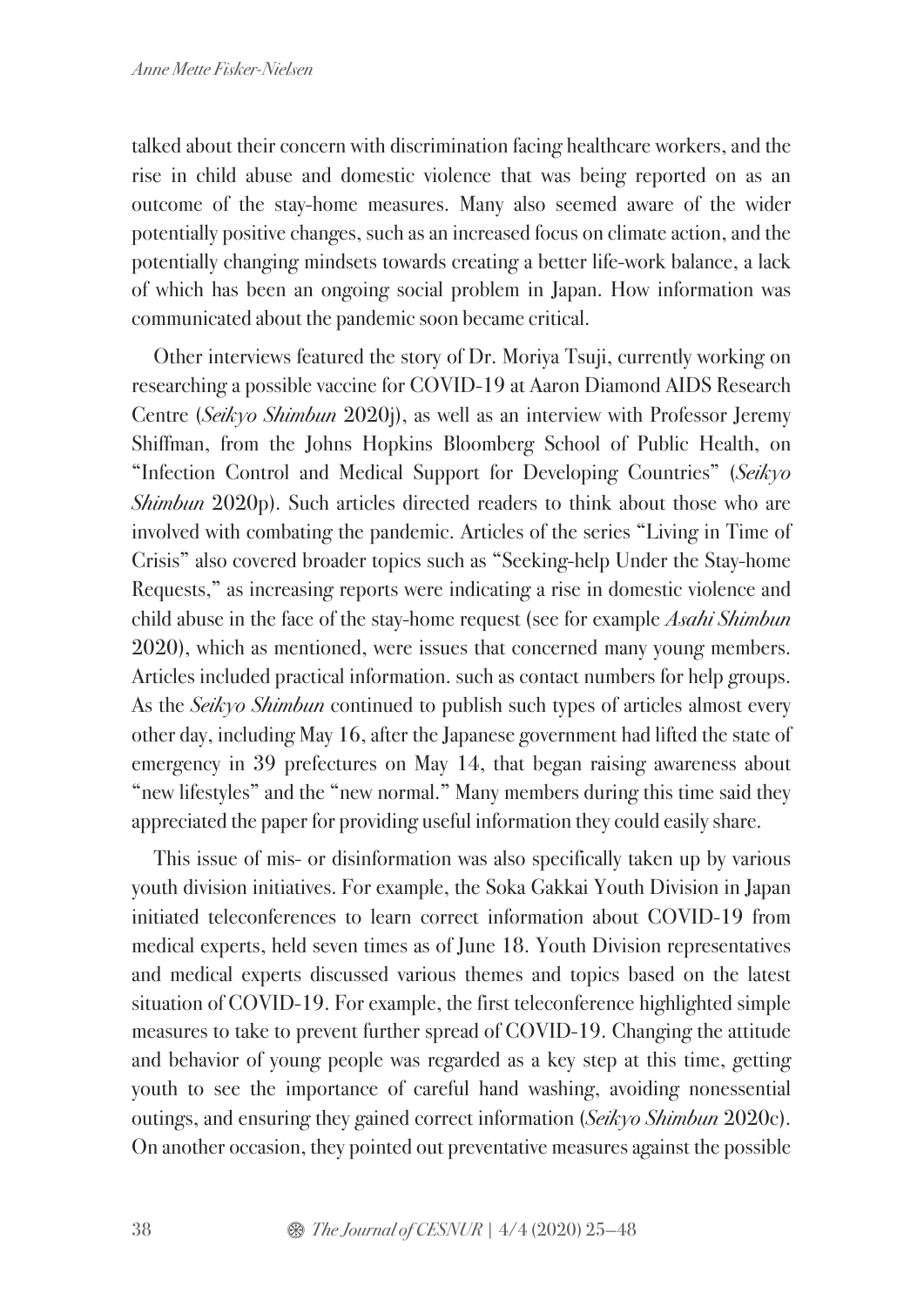collapse of medical services in Japan, highlighting the importance of responsible actions by individuals, such as avoiding nonessential outings (*Seikyo Shimbun* 2020d).

These teleconferences led by youth leaders correspond to relevant issues as they arose in relation to the pandemic. In the context of school closures, which occurred across Japan at the beginning of March, discussions focused on ways to protect the physical and mental health of children and parents (*Seikyo Shimbun* 2020g), and students, especially with regard to those living alone (*Seikyo Shimbun* 2020i).

As the Japanese government lifted the state of emergency for 39 prefectures in mid-May, their discussion shifted to what people should keep in mind after the state of emergency was lifted (*Seikyo Shimbun* 2020q), emphasizing the importance of people focusing on what they could do to create a lifestyle to fit each individual's situation rather than on what could not be done (*Seikyo Shimbun* 2020o). As the state of emergency was lifted for all the prefectures at the end of May, discussions highlighted the importance of strengthening human bonds to serve as the foundation for creating a society that can deal with infectious diseases without resorting to prejudice and discriminatory attitudes (*Seikyo Shimbun* 2020s).

These discussions were always used as opportunities to express appreciation toward medical workers on the frontline, who were facing many difficulties exacerbated by the rise in prejudice and discrimination. The youth leaders were emphasizing the importance of combatting such negative forces and tendencies by gaining correct knowledge and using one's imagination to understand their situation (*Seikyo Shimbun* 2020c, 2020d, 2020g, 2020i, 2020l, 2020r, 2020s). To combat such stigmatization of health workers, the nurses group division and doctors' division confronted such attitudes with statements such as,

As Buddhists, members of the Soka Gakkai's doctors' division and nurses group, along with other medical caregivers, are steadfastly fighting their fight as they offer profound prayers for the safety and security of all people. They do so in accordance with this spirit expressed in Nichiren's writings, "If you care anything about your personal security, you should first of all pray for order and tranquility throughout the four quarters of the land, should you not?" (WND 1999, 24) (Seikyo Shimbun 2020b).

While initiating such teleconferences, the Soka Youth Physicians Conference and Soka Gakkai Youth Peace Conference launched a Japanese language Twitter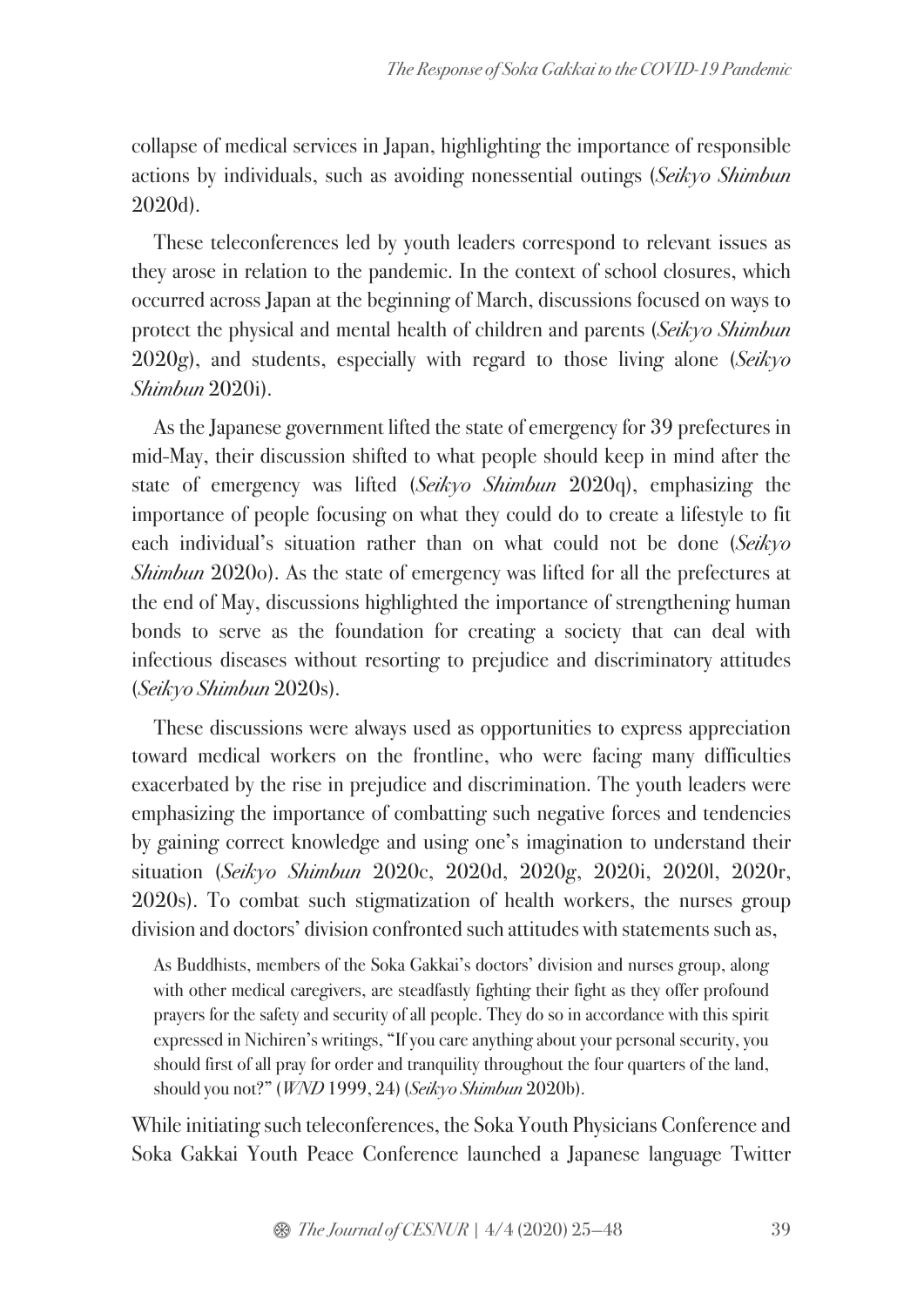account @savelifePJ, encouraging youth in major urban areas such as the greater Tokyo area to stay at home (Soka Gakkai 2020). The information from the teleconferences was regularly shared through their Twitter account. Since then, the name of their StayHome project on Twitter changed to the SaveLife project, after the lifting of the state of emergency in Japan (Soka Gakkai 2020). On June 3, SG youth representatives also held their first online gathering with eight international youth organizations, such as the All-China Youth Federation from China, and other organizations from Afghanistan, Argentina, India, Ghana, Czech Republic, and Russia. This project is a part of their project titled Soka Global Action 2030, which began before the COVID-19 pandemic. The project was launched to build solidarity among youths internationally who had responded to the current crisis through introducing disaster relief activities, and other activities that contributed to protecting the life of others, sharing what they had learned.

There were also many new musical initiatives that aimed to raise hope towards the future. Many could be found to arise spontaneously in the Soka Gakkai social media-scape, and some were e organized by the youth members, including the *Utatsuku* (song-making) project, which unfolded with many different individuals performing a different version of the same song titled "Step Forward," an upbeat song that aimed to inspire hope (Soka Gakkai Youth Division 2020).

## *"Change Poison into Medicine" Through Earnest Prayer*

As indicated, the *Seikyo Shimbun* played a key role in providing accurate information, as well as Buddhist study and guidance. Members and leaders read and used the information with key articles by Ikeda and Harada, translated into English and other languages. Regular guidance from Harada such as reaching out to others through making simple phone calls or writing letters, which he himself was seen to do personally, took on new meaning as people were unable to meet. Everyone was keenly aware of the rising levels of anxiety across Japan, and Harada would encourage leaders to take the initiative to give hope to friends and exercise wisdom based on prayers, quoting Ikeda on March 1 (Ikeda 2020b):

Even if you can't meet with them in person, a single phone call can help them break through something that may be holding them back. Sometimes even writing an encouraging note can be all it takes to change a person's life. Often allowing a person to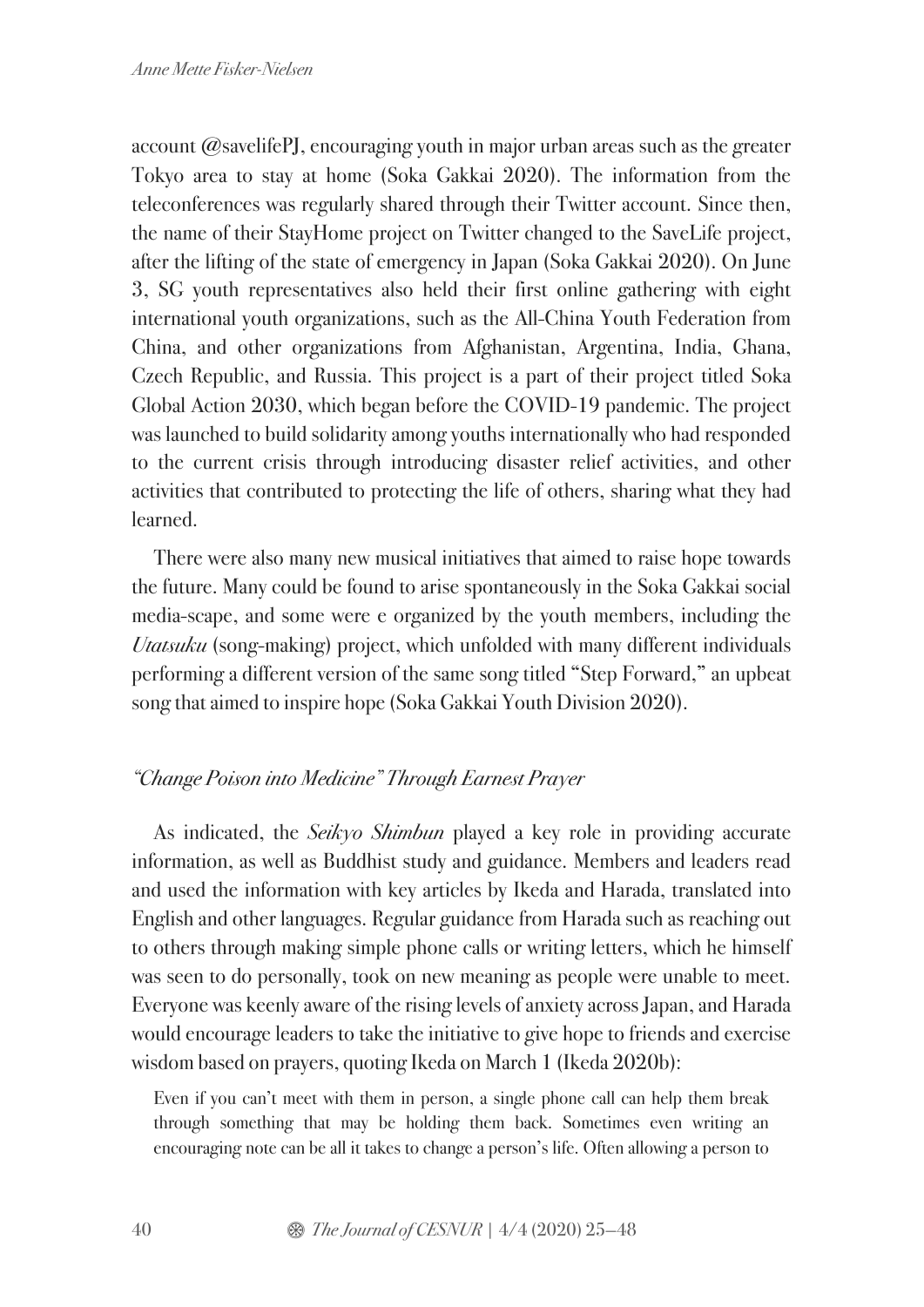speak freely of their dissatisfaction and unhappiness resolves their problems and, in many cases, they feel much better just because they've been heard. The act of listening is in itself the Buddhist practice of compassion, a form of relieving suffering as taught in the Buddha's commitment to "relieving suffering and imparting joy" (Ikeda 2020b, 1).

Masayo Kumakura, a 52- year old woman living in Saitama City, north of Tokyo and working in a supermarket shared her experience in the *Seikyo Shimbun* on May 20 (*Seikyo Shimbun* 2020r). Quoting an essay that had encouraged her to persevere titled "Our Brilliant Human Revolution" (Ikeda 2020d), she recalled President Ikeda's words which had stated, "as well as everyone carrying out their noble mission in different areas of society. I am praying earnestly for everyone's health and safety." She then told of her recent experience under COVID-19,

I am working as a cashier at a supermarket. Under Japan's state of emergency, I keep feeling worried and nervous while working, but I earnestly chanted *daimoku* (Nam $m$ *yoho-renge-kyo*) to be able to work without any accident each morning. A few days ago, several customers came to talk to me and told me, "We wish you all the best in your work. Thank you always [for what you are doing]." This was unexpected, and I felt happy. Nichiren Daishonin writes, "It is to voice what one truly has in the mind. Thus, one's thoughts are expressed in one's voice" (WND 1999, 86). Facing difficulties at this moment, I resolved to polish my heart by strengthening my faith [in Buddhahood] and to talk to people using really kind words. Even though it is not possible to meet my fellow members, I am currently trying to send encouragements to three friends per day through phone calls (Seikyo Shimbun 2020r).

Hironobu Shigeyama, a man aged 57, from Minoh City, in Osaka, related his struggle to not worry about his children who live abroad in America.

My daughter and son, 25 and 22 years old respectively, are doing their best while fighting against the COVID-19 in California in the U.S. My daughter is working as a schoolteacher at a local elementary school. Under the curfew, she is working hard to do her best in online classes. As a member of the young women division's, she encourages others together with other fellow members through sending SNS messages. My son, a university student, is doing his best in online classes under the lockdown. Since his club activities for track and field got suspended, he was feeling disheartened for a while. Thanks to the daily encouragements by local Soka Gakkai members, he finally returned to his usual self and resolved to fulfil his own mission. We are holding an "online family discussion meeting" connecting Japan and the U.S. once a week, where we are openly sharing our struggles and strengthening our resolve to overcome this hardship. I am chanting *daimoku* together with fellow Soka Gakkai members from all over the world. This has made me realize more than ever the progress of worldwide *kosen-rufu*. I am sure we will find deeper meaning in this catastrophe, while I am chanting earnestly for the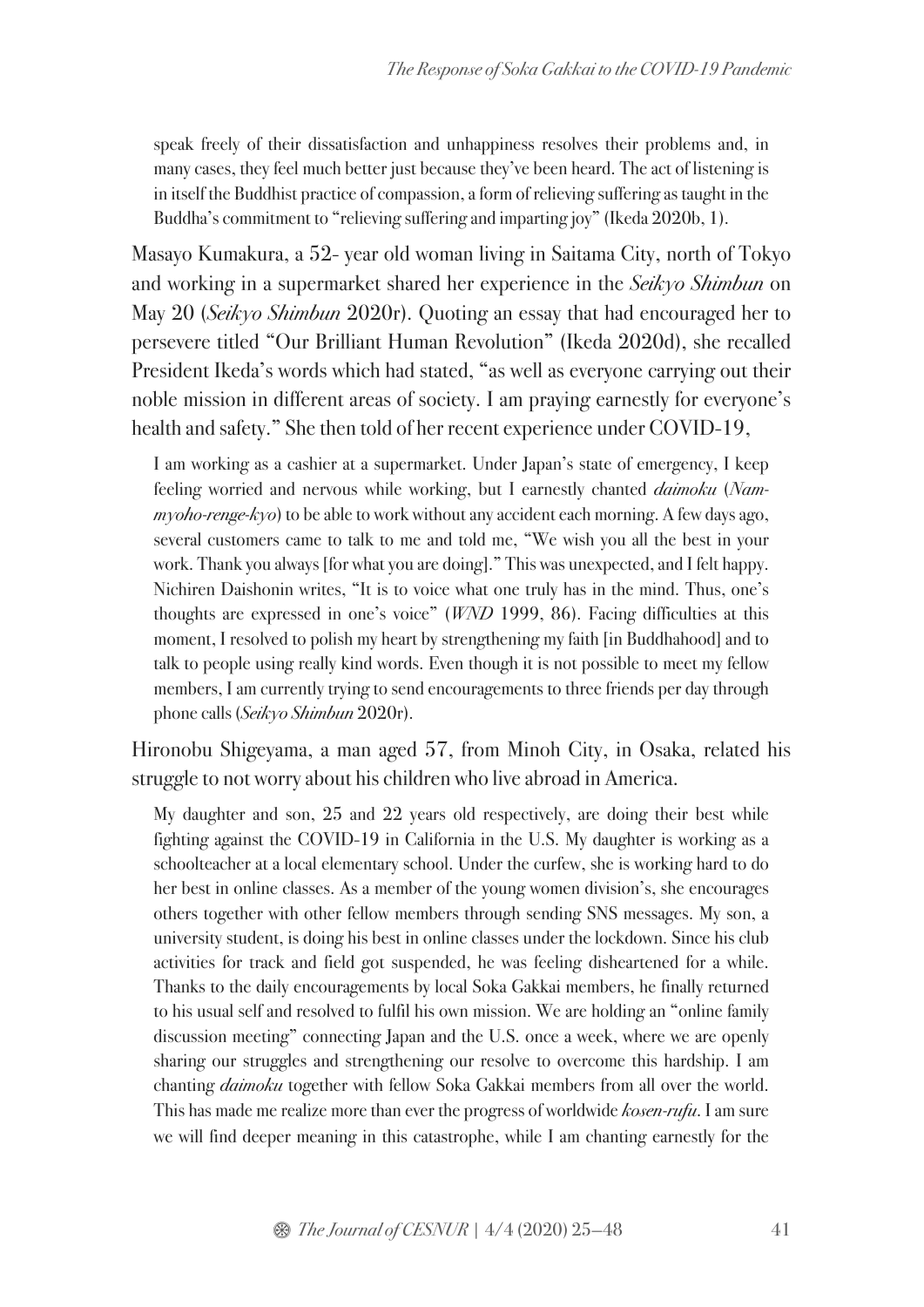quickest possible end to the pandemic together with all the members of my family (Seikyo Shimbun 2020k).

In Nerima City, Tokyo, Yuuki Hanajima is a vice area leader and his wife, Yuri, is a vice group leader. Together they managed a music class called "Ohana Music Vocal Class," which was attended by students ranging from those in high school to pensioners, before they were forced to cancel all the classes because of COVID-19. The past year they had renovated the classroom where Yuri had worked as a vocal instructor for over ten years. They finally had begun to be more financially independent, when they were hit by the pandemic and forced to close. Since all events and live concerts had to be cancelled, Yuuki had watched the sleeping face of their 16-months old son, Yoshinosuke, and of his pregnant wife, as they were now supported by his work at a call center where he had previously worked.

I was almost crying. The situation felt like I was walking through a tunnel with no exit, losing my balance on the way… However, as the days went by, I came to realize how precious my Soka Gakkai friends were. All the heartfelt letters in my mailbox such as our Uekubo District Newsletter made by local Soka Gakkai members asking me, "How is your wife feeling?" and "Let's do our best together." Friends from the young men's division also sent me encouragements through calling and using LINE (Seikyo Shimbun 2020h).

Coming to Tokyo to find work related to music, he felt the warmth of the Soka family, which also helped him when he was anxious about his mother who was fighting against illness. The reason why they named their class "Ohana" (which means "family" and "precious person" in Hawaiian) is that they had wished their classes to be a space where people would always smile, and feel like they were part of a family. While everyday reality is harsh for many people, and it is difficult not to be anxious, Yuuki wanted to bring a smile back into people's lives in the classroom and he deeply vowed to,

strive together with his family and fellow members of Soka Gakkai to transform adversity into a springboard that leads to further advance (Seikyo Shimbun 2020h).

They are now exploring the best ways to implement online lessons. Yuuki concluded with a much-quoted passage from Nichiren that he and his wife have deeply ingrained since they joined the organization, and now remember to respond to the situation.

Suffer what there is to suffer, enjoy what there is to enjoy. Regard both suffering and joy as facts of life, and continue chanting  $Nam\text{-}myoho\text{-}reng\text{-}kyo$ , no matter what happens (WND 1999, 86).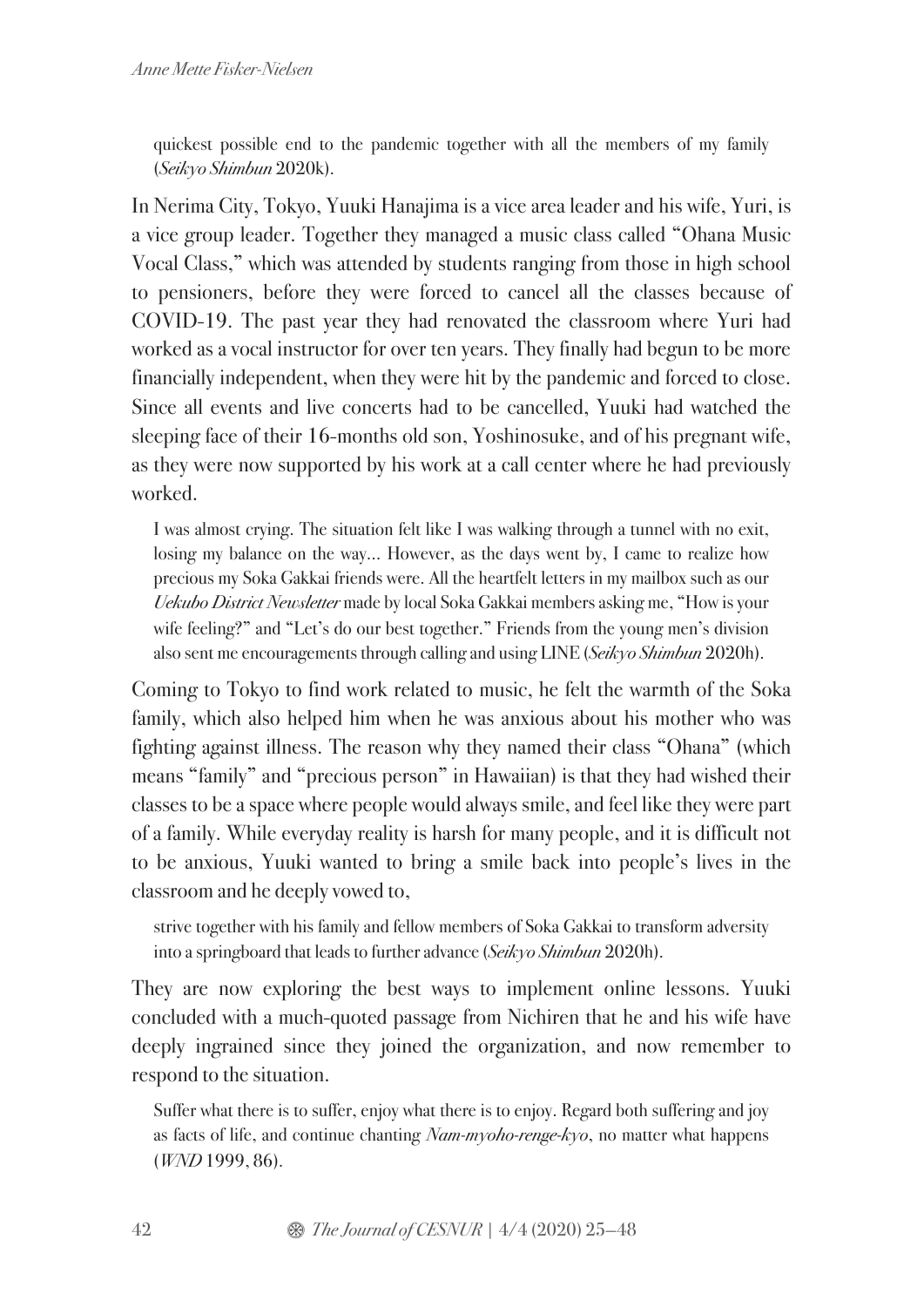#### *Preliminary Conclusions on a Crisis Response in the Making*

There is a matrix of factors for calculating the many different human, economic, and political risks that the pandemic has come to present, as both very complex challenges as well as opportunities to address global issues such as the urgent action necessary to combat the climate crisis. In Japan, for instance the pull towards investing in new greener jobs and focusing on building resilience for communities to cope with a changing climate was already underway before the COVID-19 pandemic, and investment has doubled since (DeWit 2020). New thinking and changing old mindsets can occur while the challenge to provide economic safety for redundant workers and failed businesses, while also addressing the rising level of poverty, remain. There is a high possibility that we may have to learn to live with the virus (Sample 2020). As a result of the impact of the coronavirus pandemic, a difficult balance between reinforcing a new green economy while keeping old jobs will remain the key tension. Reworking the politics of fear away from increasing social and national antagonisms, a successful global governance will more than ever need the support of a global civil society. The Soka Gakkai as a global civil society and grassroots network, together with similar civil society groups, working at this intermediate level that support international institutions such as the UN, may play a significant role.

How can the Soka Gakkai response tell us something about what it means to be a practicing Nichiren Buddhist now, with so many interrelated global issues facing humanity? Personhood and the meaning of human social action are intricately intertwined with how individuals relate to their society, others, and how they imagine the future of the world. The Soka Gakkai is a diverse organization and, as shown by anthropologists, what personhood means intertwines with the perceptions of situations people find themselves in. Yet, the nature of collective and organizational reactions to the current pandemic also tell us something general about how Soka Gakkai members see themselves in relation to others and to the wider world. While personhood and sense of self are always a lot messier than any neat ideal type may indicate (Conklin and Morgan 1996), and who one is or becomes in particular situations is not fixed, but continuously negotiated, is also indicated by the experiences described here.

Zoom and other digital conferencing tools may also both extend and change the boundaries of personhood. The immediacy of the crisis seems to have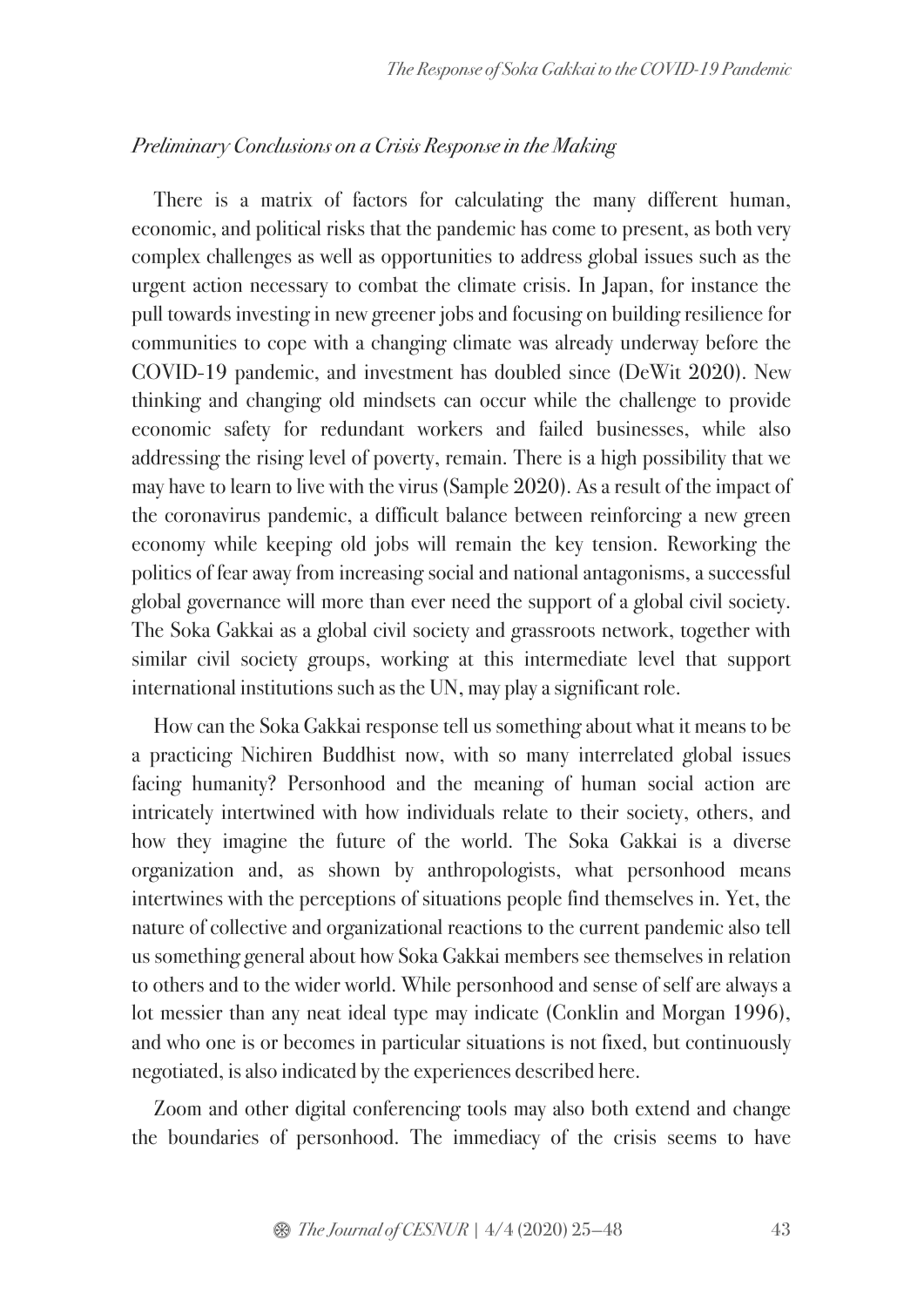"brought the present into consciousness," as suggested by Bryant (2016, 20), in a way that intensified what it means for Soka Gakkai members to use their Buddhist practice and principles of Nichiren Buddhism to assess and respond to their specific situation. Many in the process found a deepening sense of their Soka Gakkai identity, as persons with a mission to transcend ordinary perceptions of self-other dualities, and to find deeper sources of what connects them as human beings.

The situation did not move into the domain of fate or destiny, which as suggested may be a common sentiment in Japan, but perhaps could be said to take on a new moral consciousness of social obligation. There is no single philosophical model for personhood, but there are tendencies that play out. In most Western countries, concepts such as individualism, autonomy, and ideas of independence have dominated ideals of personhood. Philosophers such as René Descartes (1596–1650) inaugurated a pervasive tendency to see individualism as typical of a well-developed person, proposing sharp boundaries between self and other, as well as between mind and body. Both boundaries have been challenged by this pandemic. Individuals persuaded of being autonomous have infringed several social obligations to others for a fairer and sustainable society, and our social contract with the future. Across the Soka Gakkai organizations, many members arose spontaneously to turn the immediate COVID-19 pandemic into strengthening a sense of "social obligation," to recommit and address existential issues faced collectively, which undoubtedly affect different groups of people unequally. Just as the crisis was emerging, there has been a rising momentum and focus on support for Sustainable Development Goals across the Soka Gakkai organizations, and these continued to be reinforced through organizational news organs that aim to educate readers about the immediate actions necessary, as well as the longer-term goals to create a more sustainable world order.

It is the priority of personal well-being that has always challenged the need to address collective social obligations to both the near and the far-away. This was the central political problem of Jean-Jacques Rousseau's (1712–1778) Republicanism, with the present adding stark obligations towards the survival of future generations. The idea of the body as a material, biological entity belonging to an individual whose comfort mostly trump the consequences this may have for others is being challenged by the pandemic. Many would never have such choices to act according to simple individual consumer desire, as demonstrated for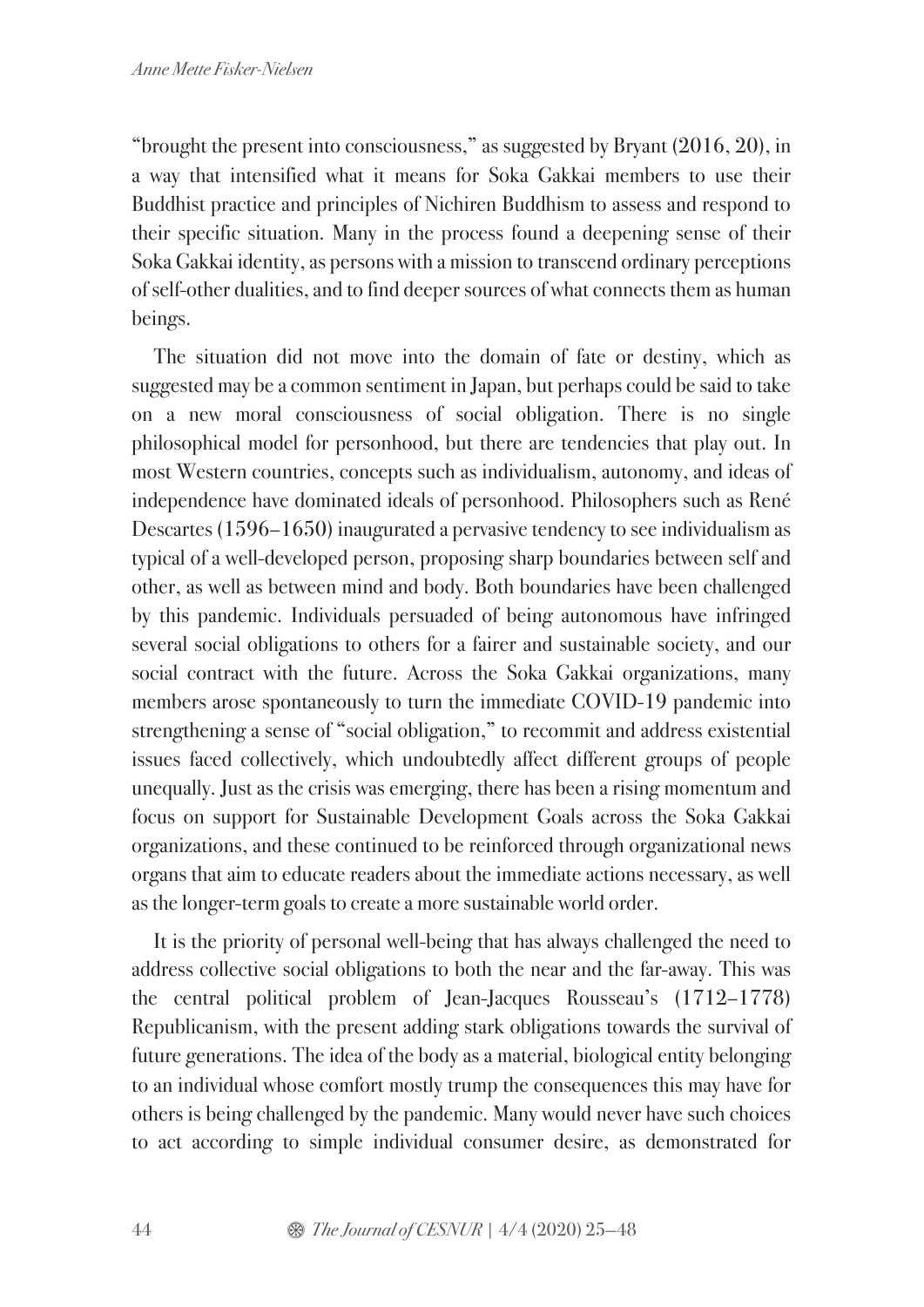example by the edited volume by Cooper and Pratten (2015). Whether the pandemic will result in deeper understanding and actions based on a reality of deep interconnectedness, which an organization such as the Soka Gakkai and other civil society groups argue, remains to be seen. The pandemic has given rise to new perceptions of the boundaries of the body as more permeable, making personal behavior increasingly the focus of self-discipline and a new moral consciousness, which may be used for public critique or praise, or for stigmatizing of others, as in the case of Japan's healthcare workers who faced a changed moral consciousness from people around them, who were now asking them to stay away (*Japan Times* 2020).

Judgments and actions are always part of specific sets of social, cultural, and political attitudes, which come to play out in terms of how self and body management is used to either deepen boundaries and separation, or overcome the conceptual classifications to create connections, and deeper understanding of existential relatedness. This will be greatly informed by the way the pandemic is communicated and interpreted, and the fundamental debates about what it means to be a person, and what our social responsibilities are to both those nearby, the far away, and future others. Soka Gakkai's particular concepts of personhood and Nichiren Buddhism as a social practice that now spans into a global network of people rooted in their local community, who seek global solidarity, has so far proven to be particularly well suited for a crisis that, together with other likeminded civil society groups, SG tend to engage with as "risk and crisis management," in a way that seek to address today's bigger issues without falling victim to a myopic view of the self and the other as existing in a dual world of competition.

Good governance has proven critical for governments, to deal effectively with the COVID-19 pandemic, something well supported by this layer of civil society. Soka Gakkai actively promoted scientifically informed, comprehensive, and detailed strategic responses, while keeping an eye on the bigger issues of furthering sustainable and equitable societies. Soka Gakkai's aptitude of linking individual behavior and collective solidarity, to create a new way of imagining a better future, is one way of creating hope.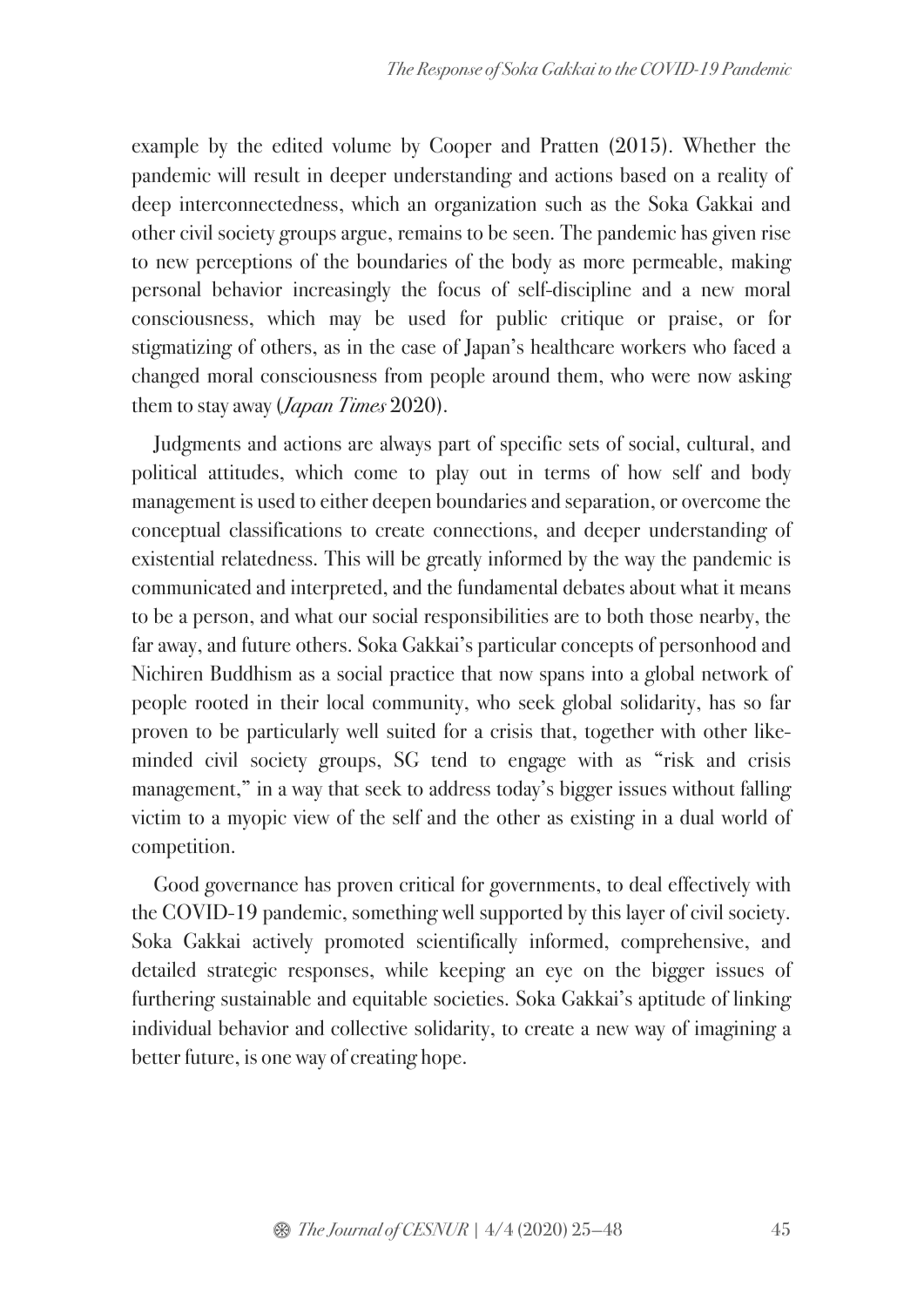# **References**

- AFP (Agence France-Presse). 2020. "新型コロナめぐる誤情報がまん延、国連総長が警 告" (Misinformation About the New Corona Virus is Widespread, The UN Secretary General Warns). April 15. Accessed June 26, 2020. https://www.afpbb.com/articles/-/3278642.
- Appadurai, Arjun. 2013. *The Future as Cultural Fact: Essays on the Global Condition.* London: Verso.
- *Asahi Shimbun*. 2020. "Child Abuse Cases Climb 10-20% in Japan as Families Stay Home More." May 12. Accessed June 26, 2020. http://www.asahi.com/ajw/articles/13367418*.*
- Bryant, Rebecca. 2016. "On Critical Times: Return, Repetition, and the Uncanny Present." *History and Anthropology* 27(1):19–31.
- Carrington, Damian. 2020. "Pandemic Results from the Destruction of Nature, Say UN and WHO." *The Guardian*, June 17. Accessed June 26, 2020. https://bit.ly/38c6u7I.
- Conklin, Beth A., and Lynn M. Morgan. 1996. "Babies, Bodies, and the Production of Personhood in North America and a Native Amazonian Society." *Ethos* 24(4):657–94.
- Cooper, Elizabeth, and David Pratten, eds. 2015. *Ethnographies of Uncertainty in Africa*. Basingstoke: Palgrave Macmillan.
- DeWit, Andrew. 2020. "Japan's Integration of All-Hazard Resilience and Covid-19 Countermeasures." *The Asia-Pacific Journal: Japan Focus* 18(11):1–8.
- Fisker-Nielsen, Anne Mette. 2012. *Religion and Politics in Contemporary Japan: Soka Gakkai Youth and Komeito*. Japan Anthropology Workshop Series. London: Routledge.
- Harada, Minoru. 2020a. "会員の方々の安全と安心(と健康)を最優先" (Members' Safety, Reassurance and Health First). *Seikyo Shimbun*, February 20.
- Harada, Minoru. 2020b. April 10. "Soka Gakkai Response to the COVID-19 Pandemic: A Message from President Minoru Harada." Accessed June 26, 2020. https://bit.ly/2ZiAnzc.
- Ikeda, Daisaku. 2008. *New Human Revolution, vol. 16.* Tokyo: Soka Gakkai.
- Ikeda, Daisaku. 2018. *New Human Revolution, vol. 30*. Tokyo: Soka Gakkai.
- Ikeda, Daisaku. 2020a. "Peace Proposal, Towards Our Shared Future: Constructing an Era of Human Solidarity." January 26. https://www.daisakuikeda.org/assets/files/peaceproposal2020.pdf.
- Ikeda, Daisaku. 2020b. "四季の励まし" (Encouragement of Four Seasons). *Seikyo Shimbun*. March 1.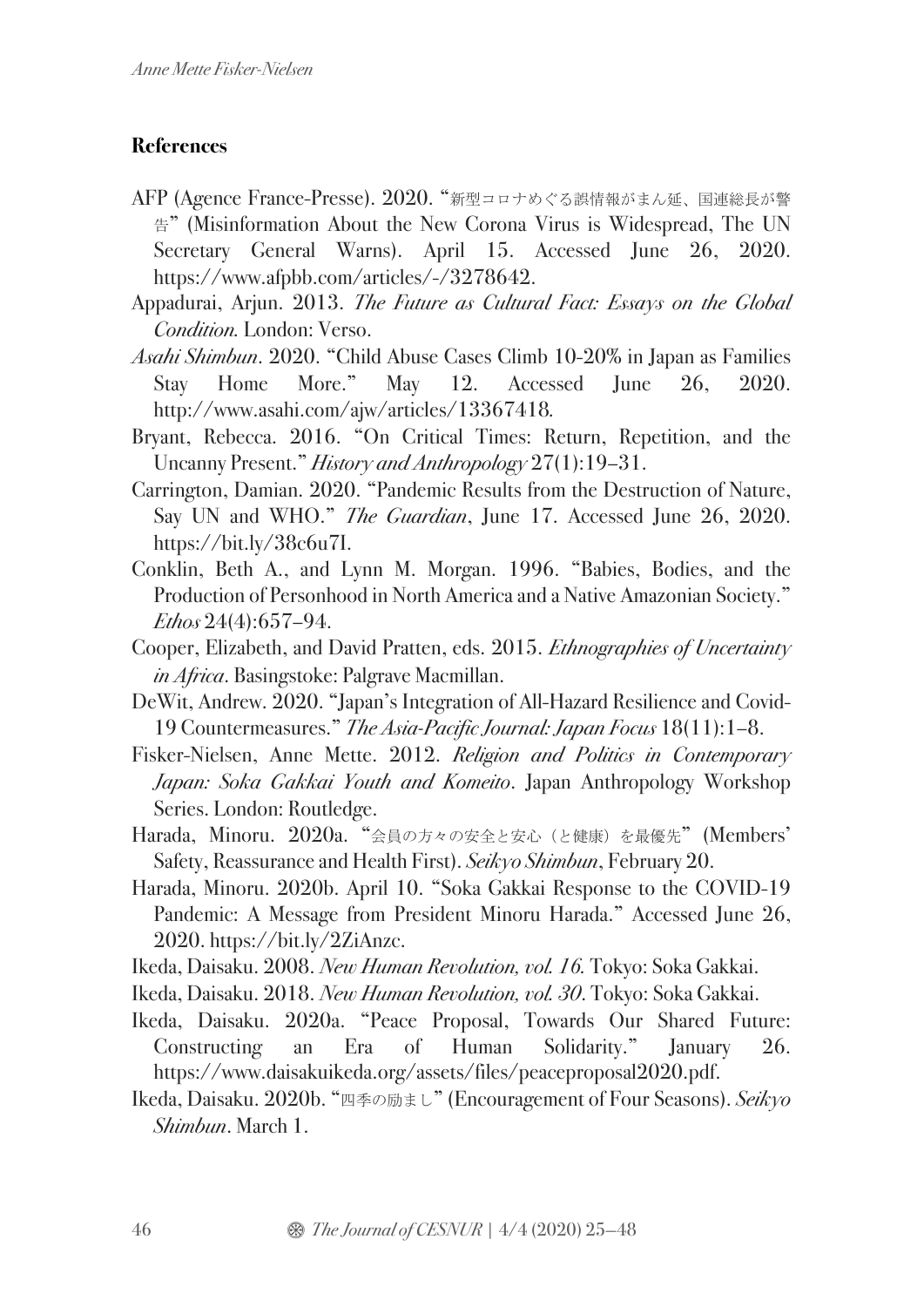- Ikeda, Daisaku. 2020c. "The Invincible Treasure of Life." *SGI Newsletter*  10461(April 17):1–2.
- Ikeda, Daisaku. 2020d. "Our Brilliant Human Revolution." *Seikyo Shimbun*, April 20.
- *Japan Times*. 2020. "Front-line Health Care workers in Japan Face Discrimination Over Coronavirus." May 29. Accessed June 26, 2020. https://bit.ly/3g91cfS.
- Knight, Daniel M., and Charles Stewart. 2016. "Ethnographies of Austerity: Temporality, Crisis, and Affect in Southern Europe." *History and Anthropology* 27:1–18.
- Lambertini, Marco, Elizabeth Maruma Mrema, and Maria Neira. 2020. "Coronavirus is a Warning to Us to Mend Our Broken Relationship with Nature." *The Guardian*, May 17. Accessed June 29, 2020. https://bit.ly/38dftoY.
- *Mainichi Shimbun* 2020a. "In Japan, Pandemic Brings Outbreaks of Bullying, Ostracism." May 10. Accessed June 26, 2020. https://bit.ly/2BaLC4Q.
- *Mainichi Shimbun* 2020b. "コロナショック 相次ぐ偏見、非難、中傷--「感染差別」 との闘い続く" (Corona-shock, Prejudice, Accusations and Slander—Continuing the Battle Against 'Infection-Discrimination'). May 7. Accessed June 26, 2020. https://bit.ly/3ibNhaG.
- McLaughlin, Levi. 2020. "Japanese Religious Responses to COVID-19: Preliminary Report." *The Asia-Pacific Journal: Japan Focus* 18(9):1–23.
- Sample, Ian. 2020. "Why We Might Not Get a Coronavirus Vaccine." *The Guardian*, May 22*.* Accessed June 26, 2020. https://bit.ly/3ga2Uhe.
- *Seikyo Shimbun.* 2020a. "学会の本部からお願い" (Announcement from Soka Gakkai Headquarters). February 1.
- *Seikyo Shimbun.* 2020b*.* "名字の言" (Daily Words). February 21.
- *Seikyo Shimbun*. 2020c. "青年部と医学者によるオンライン会議" (Soka Gakkai Youth Representatives' Teleconference with Medical Specialist). April 1.
- *Seikyo Shimbun*. 2020d. "青年部と医学者による第2回オンライン会議" (Soka Gakkai Youth Representatives' Second Teleconference with Medical Specialist). April 5.
- *Seikyo Shimbun*. 2020e. "正しく知ろう 新型コロナ" (Understanding the Coronavirus Properly). April 6.
- *Seikyo Shimbun*. 2020f. "危機の時代を生きる" (Living in Time of Crisis). April 9.
- *Seikyo Shimbun*. 2020g. "青年部と医学者による第3回オンライン会議" (Soka Gakkai Youth Representatives' Third Teleconference with Medical Specialist). April 12.
- *Seikyo Shimbun*. 2020h. "声" (Voices). April 15.